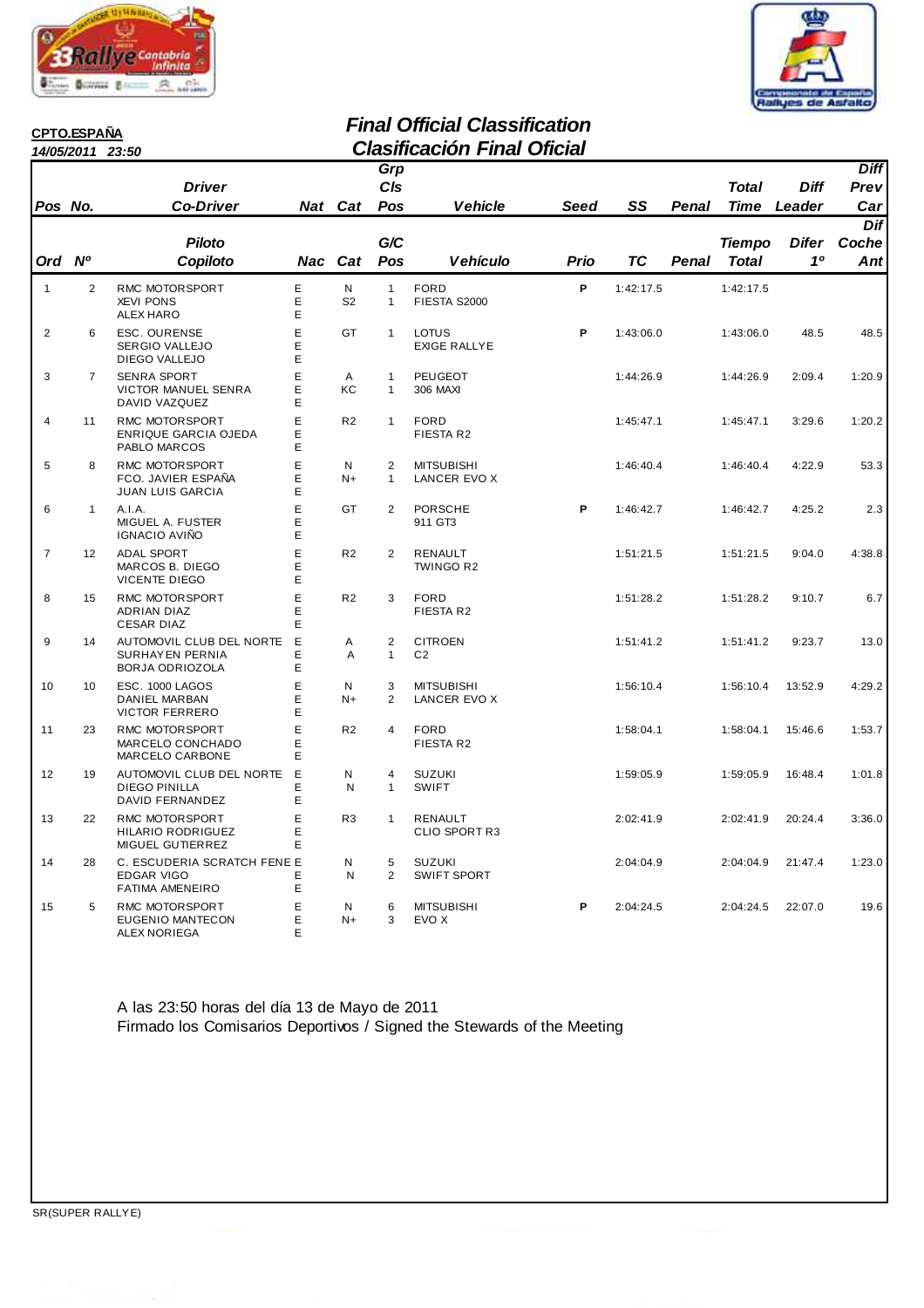

# **Retirements**



**CPTO.ESPAÑA Retirados 14/05/2011 23:50**

#### **No. Driver / Co-Driver Nat Nº Piloto / Copiloto Nac Cat Vehicle Cat Vehículo Remarks Motivo SS TC Retirements Day 1 - Retirados Dia 1** 3 HEVIA / IGLESIAS E / E N/S2 SKODA FABIA S2000 8 ABAND. ENLACE RT.ROAD SECTION 4 PEREZ / VELASCO E / E N/S2 PEUGEOT 207 S2000 2 ABAND. ENLACE RT.ROAD SECTION 9 MEIRA / BAÑOBRE E / E / E / E / N/N+ MITSUBISHI LANCER EVO X 3 SALIDA CTRA.<br>OFF THE TRACK 16 GARCIA / SALOM E / E R2/ FORD FIESTA R2 4 ABAND. ENLACE ABAND. ENLACE<br>RT.ROAD SECTION 17 DARROT / LE VOURCH F / F A/KC PEUGEOT 306 S16 K.C. 4 ABANDONO RETIREMENT 18 PUJOL/ROSELL E / E R2/ FORD FIFSTA 6 ABAND FNIACE RT.ROAD SECTION 21 ECHAVE / BOTELLA E / E R3/ RENAULT CLIO 7 ABAND. ENLACE RT.ROAD SECTION 24 SURIA / HERNANDEZ E / E R2/ FORD FIESTA R2 4 SALIDA CTRA. OFF THE TRACK 25 DORRIBO / GONZALEZ E / E R2/ FORD FIESTA R2 4 SALIDA CTRA. OFF THE TRACK 26 MARTINEZ / FERNANDEZ E / E N/N RENAULT CLIO SPORT 7 ABAND. ENLACE RT.ROAD SECTION 27 DIEZ / FERNANDEZ E / E A/ A CITROEN SAXO VTS 2 SALIDA CTRA. OFF THE TRACK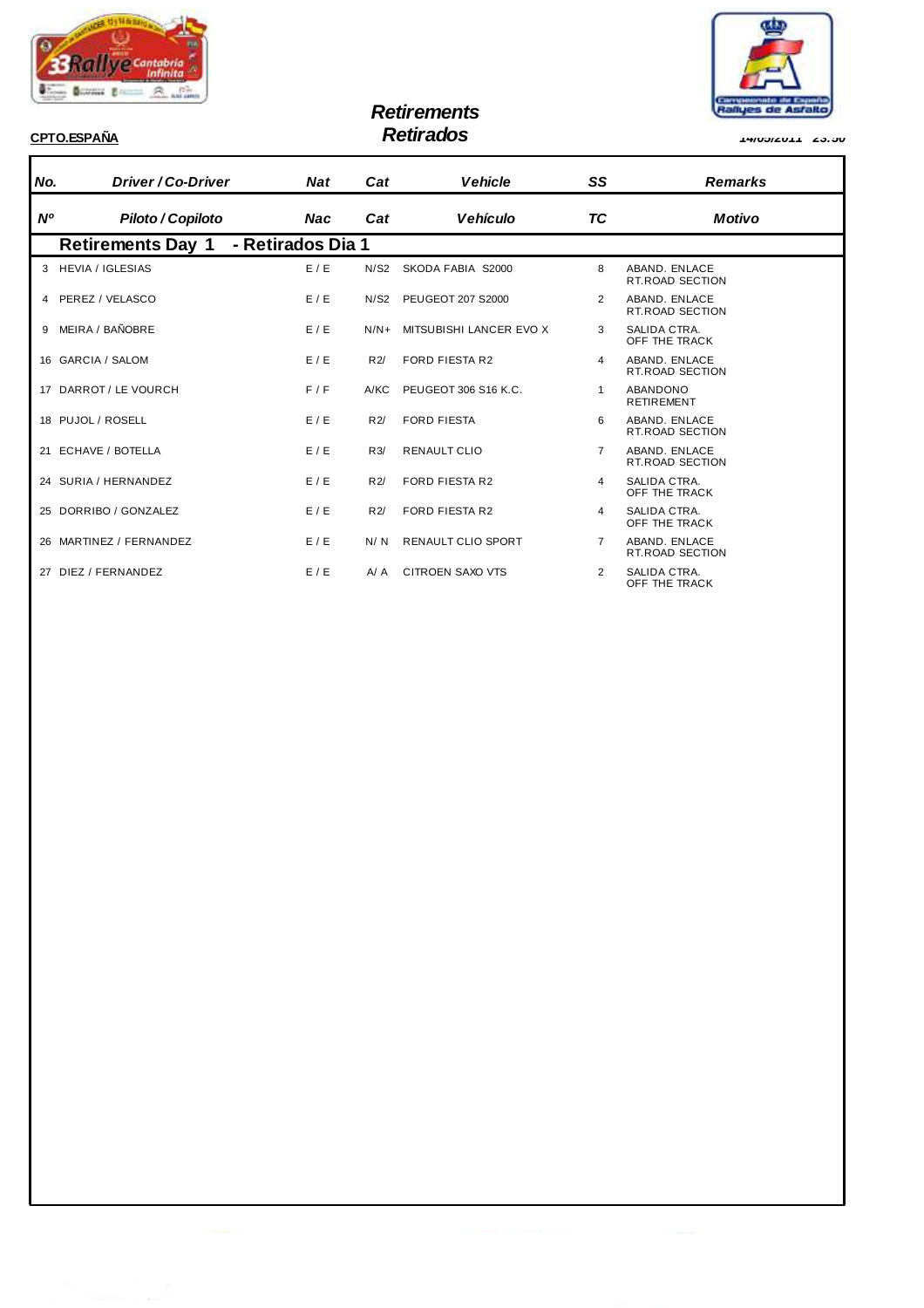



## **Final Classification - by Cup/Trophy Clasificación Final - por Copas/Trofeos**

|                |                 | 14/05/2011 23:50                                                           |             |                     |                              | Clasificación Finar - por Copas/Troleos |           |       |                        |                       |                            |
|----------------|-----------------|----------------------------------------------------------------------------|-------------|---------------------|------------------------------|-----------------------------------------|-----------|-------|------------------------|-----------------------|----------------------------|
| Pos No.        |                 | <b>Driver</b><br><b>Co-Driver</b>                                          |             | <b>Nat Cat</b>      | Pos                          | <b>Vehicle</b>                          | SS        | Penal | <b>Total</b><br>Time   | <b>Diff</b><br>Leader | <b>Diff</b><br>Prev<br>Car |
| Ord Nº         |                 | <b>Piloto</b><br>Copiloto                                                  |             | Nac Cat Pos         |                              | Vehículo                                | TC        | Penal | <b>Tiempo</b><br>Total | <b>Difer</b><br>10    | Dif<br>Coche<br>Ant        |
|                | <b>GRUPON</b>   |                                                                            |             |                     |                              |                                         |           |       |                        |                       |                            |
| $\mathbf{1}$   | $\overline{2}$  | RMC MOTORSPORT<br><b>XEVI PONS</b><br><b>ALEX HARO</b>                     | Ε<br>E<br>Ε | N<br>S <sub>2</sub> | $\mathbf{1}$<br>$\mathbf{1}$ | <b>FORD</b><br>FIESTA S2000             | 1:42:17.5 |       | 1:42:17.5              |                       |                            |
| $\overline{2}$ | 8               | RMC MOTORSPORT<br>FCO. JAVIER ESPAÑA<br><b>JUAN LUIS GARCIA</b>            | Ε<br>E<br>E | N<br>$N+$           | 2<br>$\mathbf{1}$            | <b>MITSUBISHI</b><br>LANCER EVO X       | 1:46:40.4 |       | 1:46:40.4              | 4:22.9                | 4:22.9                     |
| 3              | 10              | ESC. 1000 LAGOS<br>DANIEL MARBAN<br><b>VICTOR FERRERO</b>                  | E<br>E<br>E | N<br>$N+$           | 3<br>$\overline{2}$          | <b>MITSUBISHI</b><br>LANCER EVO X       | 1:56:10.4 |       | 1:56:10.4              | 13:52.9               | 9:30.0                     |
| 4              | 19              | AUTOMOVIL CLUB DEL NORTE<br><b>DIEGO PINILLA</b><br><b>DAVID FERNANDEZ</b> | E<br>E<br>E | N<br>N              | 4<br>1                       | <b>SUZUKI</b><br><b>SWIFT</b>           | 1:59:05.9 |       | 1:59:05.9              | 16:48.4               | 2:55.5                     |
| 5              | 28              | C. ESCUDERIA SCRATCH FENE E<br><b>EDGAR VIGO</b><br><b>FATIMA AMENEIRO</b> | Ε<br>E      | N<br>N              | 5<br>$\overline{2}$          | <b>SUZUKI</b><br><b>SWIFT SPORT</b>     | 2:04:04.9 |       | 2:04:04.9              | 21:47.4               | 4:59.0                     |
| 6              | 5               | RMC MOTORSPORT<br>EUGENIO MANTECON<br><b>ALEX NORIEGA</b>                  | E<br>Ε<br>E | N<br>$N+$           | 6<br>3                       | <b>MITSUBISHI</b><br>EVO X              | 2:04:24.5 |       | 2:04:24.5              | 22:07.0               | 19.6                       |
|                |                 | <b>TROFEO ESPAÑA JUNIOR</b>                                                |             |                     |                              |                                         |           |       |                        |                       |                            |
| $\mathbf{1}$   | 14              | AUTOMOVIL CLUB DEL NORTE<br>SURHAYEN PERNIA<br>BORJA ODRIOZOLA             | E<br>Ε<br>Ε | Α<br>Α              | $\mathbf{1}$<br>$\mathbf{1}$ | <b>CITROEN</b><br>C <sub>2</sub>        | 1:51:41.2 |       | 1:51:41.2              |                       |                            |
| $\overline{2}$ | 23              | RMC MOTORSPORT<br>MARCELO CONCHADO<br>MARCELO CARBONE                      | E<br>Е<br>E | R <sub>2</sub>      | $\mathbf{1}$                 | <b>FORD</b><br>FIESTA R2                | 1:58:04.1 |       | 1:58:04.1              | 6:22.9                | 6:22.9                     |
|                | <b>GRUPO GT</b> |                                                                            |             |                     |                              |                                         |           |       |                        |                       |                            |
| $\mathbf{1}$   | 6               | ESC. OURENSE<br>SERGIO VALLEJO<br>DIEGO VALLEJO                            | Ε<br>Ε<br>Ε | GT                  | $\mathbf{1}$                 | <b>LOTUS</b><br><b>EXIGE RALLYE</b>     | 1:43:06.0 |       | 1:43:06.0              |                       |                            |
| $\overline{2}$ | 1               | A.I.A.<br>MIGUEL A. FUSTER<br>IGNACIO AVIÑO                                | Ε<br>E<br>E | GT                  | $\overline{2}$               | <b>PORSCHE</b><br>911 GT3               | 1:46:42.7 |       | 1:46:42.7              | 3:36.7                | 3:36.7                     |
|                |                 | <b>TROFEO COPILOTO FEMENINO</b>                                            |             |                     |                              |                                         |           |       |                        |                       |                            |
| $\mathbf{1}$   | 28              | C. ESCUDERIA SCRATCH FENE E<br><b>EDGAR VIGO</b><br><b>FATIMA AMENEIRO</b> | Ε<br>Е      | N<br>N              | 1<br>1                       | <b>SUZUKI</b><br><b>SWIFT SPORT</b>     | 2:04:04.9 |       | 2:04:04.9              |                       |                            |
|                |                 | <b>MITSUBISHI EVO CUP</b>                                                  |             |                     |                              |                                         |           |       |                        |                       |                            |
| $\mathbf{1}$   | 8               | RMC MOTORSPORT<br>FCO. JAVIER ESPAÑA<br><b>JUAN LUIS GARCIA</b>            | Ε<br>Ε<br>Ε | N<br>N+             | 1<br>1                       | <b>MITSUBISHI</b><br>LANCER EVO X       | 1:46:40.4 |       | 1:46:40.4              |                       |                            |
| $\overline{2}$ | 10              | ESC. 1000 LAGOS<br>DANIEL MARBAN<br><b>VICTOR FERRERO</b>                  | E<br>E<br>E | N<br>N+             | 2<br>2                       | <b>MITSUBISHI</b><br>LANCER EVO X       | 1:56:10.4 |       | 1:56:10.4              | 9:30.0                | 9:30.0                     |
| 3              | 5               | RMC MOTORSPORT<br>EUGENIO MANTECON<br>ALEX NORIEGA                         | Ε<br>Ε<br>E | N<br>N+             | 3<br>3                       | <b>MITSUBISHI</b><br>EVO X              | 2:04:24.5 |       | 2:04:24.5              | 17:44.1               | 8:14.1                     |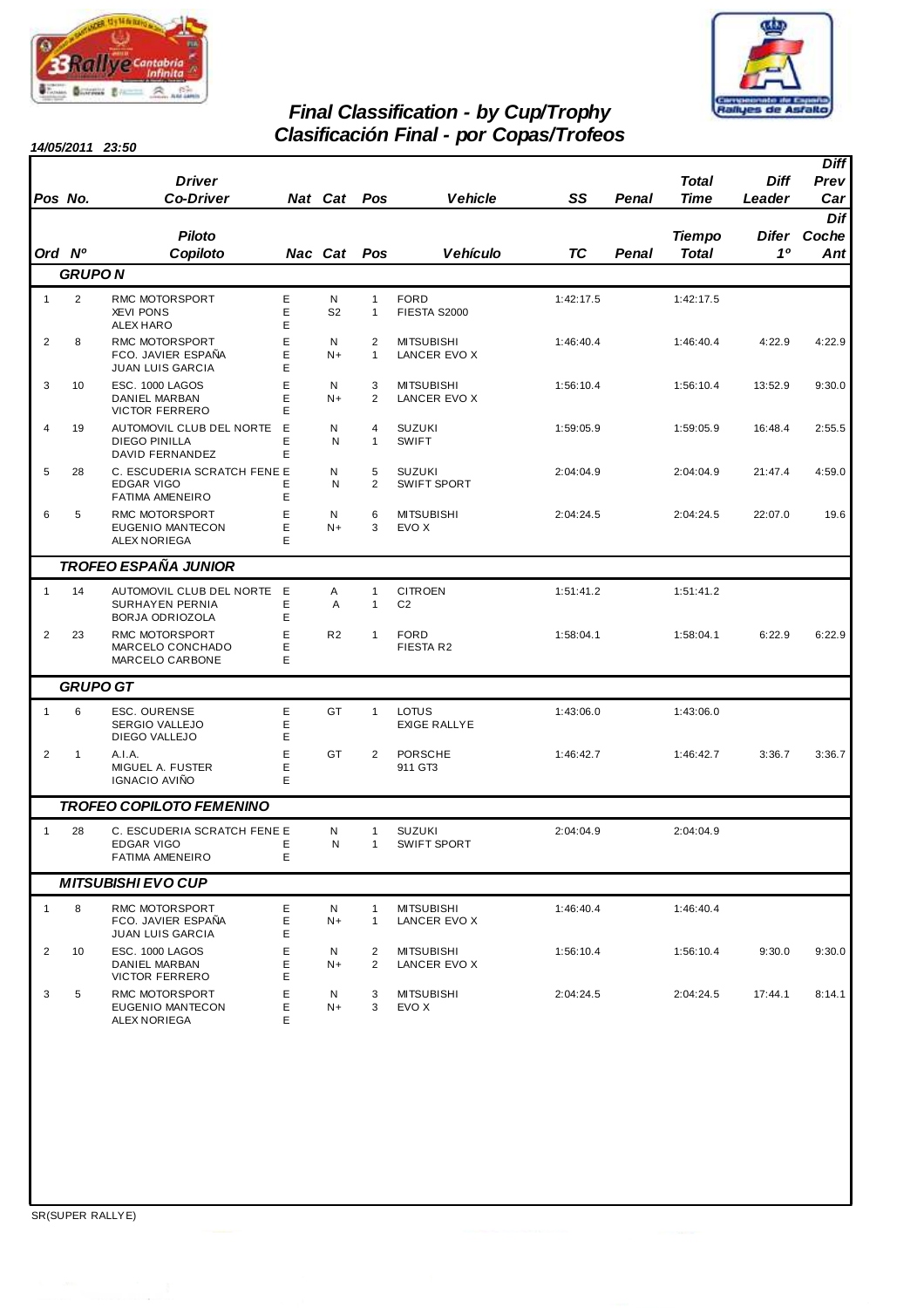



### **Final Classification - by Group Clasificación Final - por Grupo**

**14/05/2011 23:50**

| Pos No.        |                | <b>Driver</b><br><b>Co-Driver</b>                                          |             | Nat Cat             | Pos                            | <b>Vehicle</b>                      | SS        | Penal | <b>Total</b><br><b>Time</b> | Diff<br>Leader | <b>Diff</b><br>Prev<br>Car |
|----------------|----------------|----------------------------------------------------------------------------|-------------|---------------------|--------------------------------|-------------------------------------|-----------|-------|-----------------------------|----------------|----------------------------|
| Ord Nº         |                | <b>Piloto</b><br>Copiloto                                                  |             | Nac Cat             | Pos                            | <b>Vehículo</b>                     | <b>TC</b> | Penal | <b>Tiempo</b><br>Total      | 10             | Dif<br>Difer Coche<br>Ant  |
|                | CAT.           | N                                                                          |             |                     |                                |                                     |           |       |                             |                |                            |
| $\mathbf{1}$   | $\overline{2}$ | RMC MOTORSPORT<br><b>XEVI PONS</b><br><b>ALEX HARO</b>                     | Ε<br>Ε<br>E | N<br>S <sub>2</sub> | $\mathbf{1}$<br>$\mathbf{1}$   | <b>FORD</b><br>FIESTA S2000         | 1:42:17.5 |       | 1:42:17.5                   |                |                            |
| $\overline{2}$ | 8              | RMC MOTORSPORT<br>FCO. JAVIER ESPAÑA<br><b>JUAN LUIS GARCIA</b>            | E<br>E<br>Е | N<br>$N+$           | $\overline{2}$<br>$\mathbf{1}$ | <b>MITSUBISHI</b><br>LANCER EVO X   | 1:46:40.4 |       | 1:46:40.4                   | 4:22.9         | 4:22.9                     |
| 3              | 10             | ESC. 1000 LAGOS<br>DANIEL MARBAN<br><b>VICTOR FERRERO</b>                  | E<br>Ε<br>E | N<br>$N+$           | 3<br>$\overline{2}$            | <b>MITSUBISHI</b><br>LANCER EVO X   | 1:56:10.4 |       | 1:56:10.4                   | 13:52.9        | 9:30.0                     |
| 4              | 19             | AUTOMOVIL CLUB DEL NORTE<br><b>DIEGO PINILLA</b><br><b>DAVID FERNANDEZ</b> | E<br>E<br>E | Ν<br>N              | 4<br>$\mathbf{1}$              | <b>SUZUKI</b><br><b>SWIFT</b>       | 1:59:05.9 |       | 1:59:05.9                   | 16:48.4        | 2:55.5                     |
| 5              | 28             | C. ESCUDERIA SCRATCH FENE E<br><b>EDGAR VIGO</b><br><b>FATIMA AMENEIRO</b> | E<br>Ε      | N<br>N              | 5<br>2                         | <b>SUZUKI</b><br><b>SWIFT SPORT</b> | 2:04:04.9 |       | 2:04:04.9                   | 21:47.4        | 4:59.0                     |
| 6              | 5              | RMC MOTORSPORT<br>EUGENIO MANTECON<br><b>ALEX NORIEGA</b>                  | E<br>E<br>E | N<br>$N+$           | 6<br>3                         | <b>MITSUBISHI</b><br>EVO X          | 2:04:24.5 |       | 2:04:24.5                   | 22:07.0        | 19.6                       |
|                | CAT.           | Α                                                                          |             |                     |                                |                                     |           |       |                             |                |                            |
| $\mathbf{1}$   | $\overline{7}$ | <b>SENRA SPORT</b><br>VICTOR MANUEL SENRA<br>DAVID VAZQUEZ                 | Ε<br>Е<br>E | Α<br>KC             | $\mathbf{1}$<br>$\mathbf{1}$   | <b>PEUGEOT</b><br>306 MAXI          | 1:44:26.9 |       | 1:44:26.9                   |                |                            |
| $\overline{2}$ | 14             | AUTOMOVIL CLUB DEL NORTE<br><b>SURHAYEN PERNIA</b><br>BORJA ODRIOZOLA      | Е<br>Е<br>E | Α<br>A              | $\overline{c}$<br>1            | <b>CITROEN</b><br>C <sub>2</sub>    | 1:51:41.2 |       | 1:51:41.2                   | 7:14.3         | 7:14.3                     |
|                | CAT.           | R2                                                                         |             |                     |                                |                                     |           |       |                             |                |                            |
| $\mathbf{1}$   | 11             | RMC MOTORSPORT<br><b>ENRIQUE GARCIA OJEDA</b><br>PABLO MARCOS              | Е<br>Ε<br>Ε | R <sub>2</sub>      | $\mathbf{1}$                   | <b>FORD</b><br>FIESTA R2            | 1:45:47.1 |       | 1:45:47.1                   |                |                            |
| $\overline{2}$ | 12             | <b>ADAL SPORT</b><br>MARCOS B. DIEGO<br><b>VICENTE DIEGO</b>               | Ε<br>E<br>Ε | R <sub>2</sub>      | 2                              | RENAULT<br>TWINGO R2                | 1:51:21.5 |       | 1:51:21.5                   | 5:34.4         | 5:34.4                     |
| 3              | 15             | RMC MOTORSPORT<br><b>ADRIAN DIAZ</b><br>CESAR DIAZ                         | E<br>Е<br>E | R <sub>2</sub>      | 3                              | <b>FORD</b><br>FIESTA R2            | 1:51:28.2 |       | 1:51:28.2                   | 5:41.1         | 6.7                        |
| 4              | 23             | RMC MOTORSPORT<br>MARCELO CONCHADO<br>MARCELO CARBONE                      | E<br>Ε<br>Е | R <sub>2</sub>      | 4                              | <b>FORD</b><br>FIESTA R2            | 1:58:04.1 |       | 1:58:04.1                   | 12:17.0        | 6:35.9                     |
|                | CAT.           | G1                                                                         |             |                     |                                |                                     |           |       |                             |                |                            |
| $\mathbf{1}$   | 6              | ESC. OURENSE<br>SERGIO VALLEJO<br>DIEGO VALLEJO                            | Е<br>Ε<br>Ε | GT                  | $\mathbf{1}$                   | <b>LOTUS</b><br><b>EXIGE RALLYE</b> | 1:43:06.0 |       | 1:43:06.0                   |                |                            |
| $\overline{2}$ | $\mathbf{1}$   | A.I.A.<br>MIGUEL A. FUSTER<br>IGNACIO AVIÑO                                | E<br>Ε<br>Е | GT                  | 2                              | <b>PORSCHE</b><br>911 GT3           | 1:46:42.7 |       | 1:46:42.7                   | 3:36.7         | 3:36.7                     |
|                | CAT.           | R.                                                                         |             |                     |                                |                                     |           |       |                             |                |                            |
| $\mathbf{1}$   | 22             | RMC MOTORSPORT<br>HILARIO RODRIGUEZ<br>MIGUEL GUTIERREZ                    | Е<br>Ε<br>Е | R <sub>3</sub>      | $\mathbf{1}$                   | RENAULT<br>CLIO SPORT R3            | 2:02:41.9 |       | 2:02:41.9                   |                |                            |
|                |                |                                                                            |             |                     |                                |                                     |           |       |                             |                |                            |

SR(SUPER RALLYE)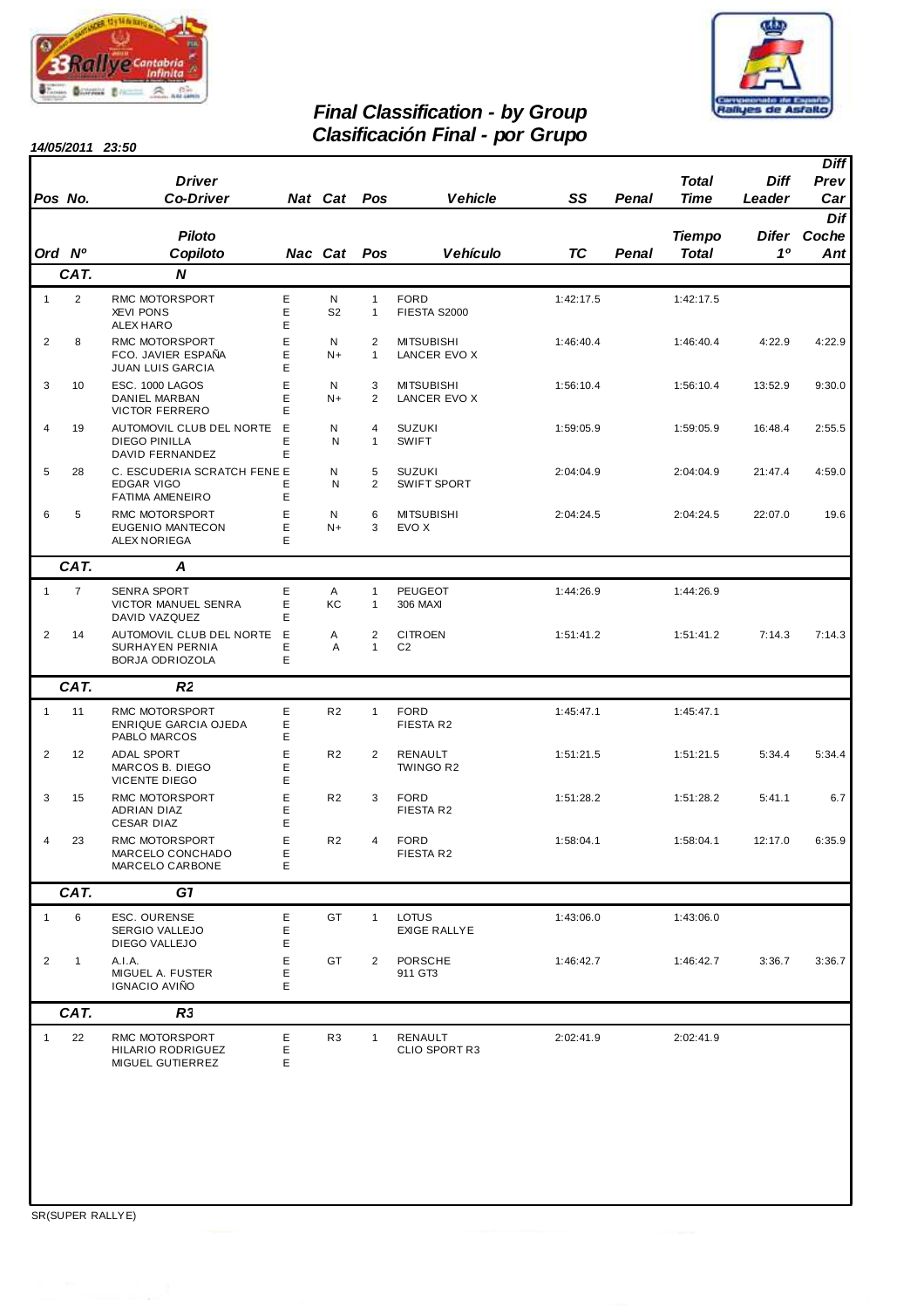



### **Final Classification - by Class Clasificación Final - por Clase**

|                |                | <b>Driver</b>                                                              |             |                     |                              |                                          |           |              | <b>Total</b>                  | <b>Diff</b> | <b>Diff</b><br>Prev                    |
|----------------|----------------|----------------------------------------------------------------------------|-------------|---------------------|------------------------------|------------------------------------------|-----------|--------------|-------------------------------|-------------|----------------------------------------|
| Pos No.        |                | <b>Co-Driver</b>                                                           |             | Nat Cat             | Pos                          | <b>Vehicle</b>                           | SS        | <b>Penal</b> | <b>Time</b>                   | Leader      | Car                                    |
| Ord Nº         |                | <b>Piloto</b><br>Copiloto                                                  |             | Nac Cat             | Pos                          | <b>Vehículo</b>                          | <b>TC</b> | Penal        | <b>Tiempo</b><br><b>Total</b> | 10          | Dif<br>Difer Coche<br>Ant <sup>1</sup> |
|                |                | CLASS/CLASE N                                                              |             |                     |                              |                                          |           |              |                               |             |                                        |
| $\mathbf{1}$   | 19             | AUTOMOVIL CLUB DEL NORTE<br><b>DIEGO PINILLA</b><br><b>DAVID FERNANDEZ</b> | E<br>E<br>E | N<br>N              | $\mathbf{1}$<br>$\mathbf{1}$ | <b>SUZUKI</b><br>SWIFT                   | 1:59:05.9 |              | 1:59:05.9                     |             |                                        |
| $\overline{2}$ | 28             | C. ESCUDERIA SCRATCH FENE E<br><b>EDGAR VIGO</b><br><b>FATIMA AMENEIRO</b> | E<br>E      | N<br>N              | 2<br>$\overline{2}$          | <b>SUZUKI</b><br><b>SWIFT SPORT</b>      | 2:04:04.9 |              | 2:04:04.9                     | 4:59.0      | 4:59.0                                 |
|                |                | <b>CLASS/CLASE S2</b>                                                      |             |                     |                              |                                          |           |              |                               |             |                                        |
| $\mathbf{1}$   | 2              | RMC MOTORSPORT<br><b>XEVI PONS</b><br><b>ALEX HARO</b>                     | E<br>E<br>E | N<br>S <sub>2</sub> | $\mathbf{1}$<br>$\mathbf{1}$ | <b>FORD</b><br>FIESTA S2000              | 1:42:17.5 |              | 1:42:17.5                     |             |                                        |
|                |                | CLASS/CLASE N+                                                             |             |                     |                              |                                          |           |              |                               |             |                                        |
| $\mathbf{1}$   | 8              | RMC MOTORSPORT<br>FCO. JAVIER ESPAÑA<br><b>JUAN LUIS GARCIA</b>            | E<br>E<br>E | N<br>$N+$           | $\mathbf{1}$<br>$\mathbf{1}$ | <b>MITSUBISHI</b><br>LANCER EVO X        | 1:46:40.4 |              | 1:46:40.4                     |             |                                        |
| 2              | 10             | <b>ESC. 1000 LAGOS</b><br><b>DANIEL MARBAN</b><br><b>VICTOR FERRERO</b>    | E<br>E<br>E | N<br>$N+$           | 2<br>2                       | <b>MITSUBISHI</b><br><b>LANCER EVO X</b> | 1:56:10.4 |              | 1:56:10.4                     | 9:30.0      | 9:30.0                                 |
| 3              | 5              | <b>RMC MOTORSPORT</b><br><b>EUGENIO MANTECON</b><br><b>ALEX NORIEGA</b>    | E<br>E<br>E | N<br>$N+$           | 3<br>3                       | <b>MITSUBISHI</b><br>EVO X               | 2:04:24.5 |              | 2:04:24.5                     | 17:44.1     | 8:14.1                                 |
|                |                | CLASS/CLASE A                                                              |             |                     |                              |                                          |           |              |                               |             |                                        |
| $\mathbf{1}$   | 14             | AUTOMOVIL CLUB DEL NORTE<br><b>SURHAYEN PERNIA</b><br>BORJA ODRIOZOLA      | E<br>E<br>E | A<br>A              | $\mathbf{1}$<br>$\mathbf{1}$ | <b>CITROEN</b><br>C <sub>2</sub>         | 1:51:41.2 |              | 1:51:41.2                     |             |                                        |
|                |                | <b>CLASS/CLASE K(</b>                                                      |             |                     |                              |                                          |           |              |                               |             |                                        |
| $\mathbf{1}$   | $\overline{7}$ | SENRA SPORT<br><b>VICTOR MANUEL SENRA</b><br>DAVID VAZQUEZ                 | E<br>E<br>E | A<br>KC             | $\mathbf{1}$<br>$\mathbf{1}$ | <b>PEUGEOT</b><br>306 MAXI               | 1:44:26.9 |              | 1:44:26.9                     |             |                                        |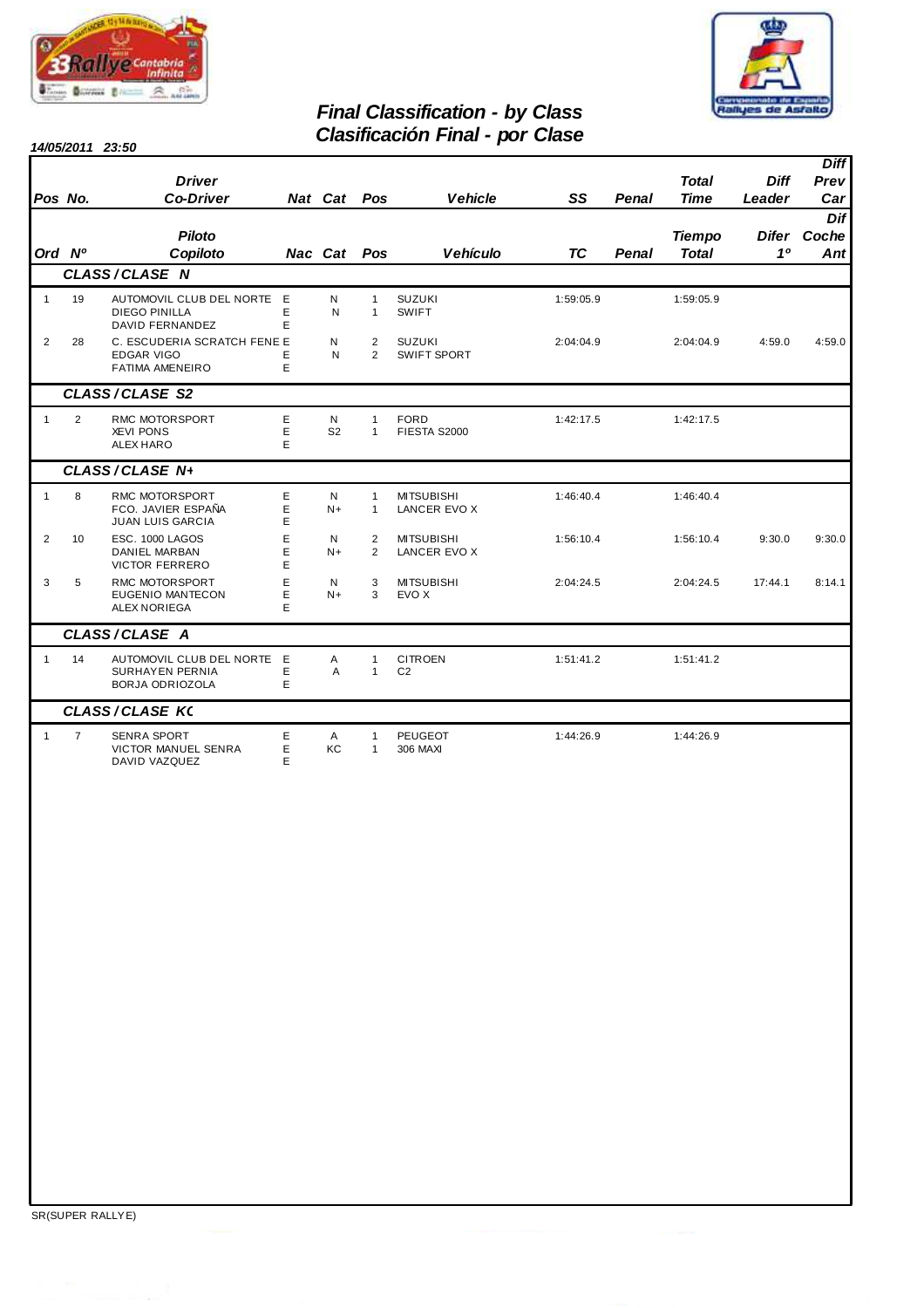



**CPTO.ESPAÑA**

### **13/05/2011 21:00**

### **Lista Oficial de Autorizados a tomar la Salida Official list of Crews authorised to Start**

| <b>Ord</b>     | No.            | <b>Entrant</b>            | <b>Nat</b> | <b>Driver</b><br><b>Co-Driver</b>                           | <b>Nat</b>  | <b>Vehicle</b>                    | Cat                 | FIA<br>Seed | Start<br>Time |
|----------------|----------------|---------------------------|------------|-------------------------------------------------------------|-------------|-----------------------------------|---------------------|-------------|---------------|
|                |                |                           |            | <b>Piloto</b>                                               |             |                                   |                     | <b>FIA</b>  |               |
| Ord            | <b>N°</b>      | <b>Concursante</b>        | Nac        | Copiloto                                                    | Nac         | <b>Vehiculo</b>                   | Cat                 | Prio        | Salida        |
| $\mathbf{1}$   | $\mathbf{1}$   | A.I.A.                    | E          | MIGUEL A. FUSTER<br><b>IGNACIO AVIÑO</b>                    | E<br>Е      | <b>PORSCHE</b><br>911 GT3         | GT                  | P           | 07:30:00      |
| $\overline{2}$ | 2              | RMC MOTORSPORT            | E          | <b>XEVI PONS</b><br>ALEX HARO                               | E<br>Е      | <b>FORD</b><br>FIESTA S2000       | N<br>S <sub>2</sub> | P           | 07:31:00      |
| 3              | 3              | C.D. PEÑUCAS              | Е          | <b>ALBERTO HEVIA</b><br>ALBERTO IGLESIAS                    | E<br>Е      | <b>SKODA</b><br>FABIA S2000       | N<br>S <sub>2</sub> | P           | 07:32:00      |
| 4              | 4              | AMP CLASSIC TEAM          | Е          | <b>JONATHAN PEREZ</b><br><b>ENRIQUE VELASCO</b>             | E<br>Е      | PEUGEOT<br>207 S2000              | N<br>S <sub>2</sub> | P           | 07:33:00      |
| 5              | 5              | RMC MOTORSPORT            | E          | EUGENIO MANTECON<br>ALEX NORIEGA                            | Е<br>E      | <b>MITSUBISHI</b><br>EVO X        | N<br>N+             | P           | 07:34:00      |
| 6              | 6              | <b>ESC. OURENSE</b>       | Е          | <b>SERGIO VALLEJO</b><br>DIEGO VALLEJO                      | E<br>Е      | LOTUS<br><b>EXIGE RALLYE</b>      | GT                  | P           | 07:35:00      |
| $\overline{7}$ | $\overline{7}$ | SENRA SPORT               | Е          | <b>VICTOR MANUEL SENRA</b><br>DAVID VAZQUEZ                 | E<br>Е      | <b>PEUGEOT</b><br>306 MAXI        | Α<br>КC             |             | 07:36:00      |
| 8              | 8              | RMC MOTORSPORT            | Е          | FCO. JAVIER ESPAÑA<br>JUAN LUIS GARCIA                      | E<br>Е      | <b>MITSUBISHI</b><br>LANCER EVO X | N<br>N+             |             | 07:37:00      |
| 9              | 9              | ESC. RIAS BAIXAS          | Е          | <b>ALBERTO MEIRA</b><br>ALVARO BAÑOBRE                      | E<br>Е      | <b>MITSUBISHI</b><br>LANCER EVO X | N<br>N+             |             | 07:38:00      |
| 10             | 10             | ESC. 1000 LAGOS           | E          | <b>DANIEL MARBAN</b><br><b>VICTOR FERRERO</b>               | E<br>Е      | <b>MITSUBISHI</b><br>LANCER EVO X | N<br>N+             |             | 07:39:00      |
| 11             | 11             | RMC MOTORSPORT            | Е          | ENRIQUE GARCIA OJEDA<br>PABLO MARCOS                        | Е<br>E      | <b>FORD</b><br><b>FIESTA R2</b>   | R <sub>2</sub>      |             | 07:40:00      |
| 12             | 12             | <b>ADAL SPORT</b>         | Е          | MARCOS B. DIEGO<br><b>VICENTE DIEGO</b>                     | E<br>E      | <b>RENAULT</b><br>TWINGO R2       | R <sub>2</sub>      |             | 07:41:00      |
| 13             | 14             | AUTOMOVIL CLUB DEL NORTE  | Е          | SURHAY EN PERNIA<br>BORJA ODRIOZOLA                         | Е<br>E      | <b>CITROEN</b><br>C <sub>2</sub>  | Α<br>A              |             | 07:42:00      |
| 14             | 15             | RMC MOTORSPORT            | Е          | ADRIAN DIAZ<br><b>CESAR DIAZ</b>                            | Е<br>Е      | <b>FORD</b><br>FIESTA R2          | R <sub>2</sub>      |             | 07:43:00      |
| 15             | 16             | RMC MOTORSPORT            | Е          | <b>BORJA GARCIA</b><br><b>VICENTE SALOM</b>                 | E<br>Е      | <b>FORD</b><br><b>FIESTA R2</b>   | R <sub>2</sub>      |             | 07:44:00      |
| 16             | 17             | C.D. PEÑUCAS              | E          | NICOLAS DARROT<br>ALEXANDRE LE VOURCH                       | F<br>F      | <b>PEUGEOT</b><br>306 S16 K.C.    | A<br>КC             |             | 07:45:00      |
| 17             | 18             | RACC MOTOR SPORT          | E.         | <b>FERRAN PUJOL</b><br><b>ENRIC ROSELL</b><br>DIEGO PINILLA | E<br>Е<br>E | <b>FORD</b><br><b>FIESTA</b>      | R <sub>2</sub>      |             | 07:46:00      |
| 18             | 19             | AUTOMOVIL CLUB DEL NORTE  | E          | DAVID FERNANDEZ                                             | Е<br>E      | <b>SUZUKI</b><br><b>SWIFT</b>     | N<br>N              |             | 07:47:00      |
| 19             | 21             | RICARDO ECHAVE SUBIJANA   | Е          | RICARDO ECHAVE<br>ALEJANDRO BOTELLA                         | E           | RENAULT<br>CLIO                   | R <sub>3</sub>      |             | 07:48:00      |
| 20             | 22             | RMC MOTORSPORT            | E          | HILARIO RODRIGUEZ<br><b>MIGUEL GUTIERREZ</b>                | Е<br>Е      | RENAULT<br><b>CLIO SPORT R3</b>   | R <sub>3</sub>      |             | 07:49:00      |
| 21             | 23             | RMC MOTORSPORT            | E          | MARCELO CONCHADO<br>MARCELO CARBONE                         | Е<br>Ε      | FORD<br>FIESTA R2                 | R <sub>2</sub>      |             | 07:50:00      |
| 22             | 24             | RMC MOTORSPORT            | E          | <b>MARTA SURIA</b><br>BORJA HERNANDEZ                       | E<br>Ε      | <b>FORD</b><br>FIESTA R2          | R <sub>2</sub>      |             | 07:51:00      |
| 23             | 25             | RMC MOTORSPORT            | E          | <b>JUAN DORRIBO</b><br>MARIO GONZALEZ                       | E<br>Ε      | <b>FORD</b><br>FIESTA R2          | R <sub>2</sub>      |             | 07:52:00      |
| 24             | 26             | C.D. PEÑUCAS              | E          | EVA MARTINEZ<br>RAI FERNANDEZ                               | E<br>Е      | RENAULT<br><b>CLIO SPORT</b>      | N<br>N              |             | 07:53:00      |
| 25             | 27             | MASTER COMPETICION        | E.         | <b>IGNACIO JOSE DIEZ</b><br>MIGUEL ANGEL FERNANDEZ E        | E           | <b>CITROEN</b><br>SAXO VTS        | Α<br>Α              |             | 07:54:00      |
| 26             | 28             | C. ESCUDERIA SCRATCH FENE | E          | EDGAR VIGO<br><b>FATIMA AMENEIRO</b>                        | E<br>E.     | <b>SUZUKI</b><br>SWIFT SPORT      | N<br>N              |             | 07:55:00      |

A las 21:00 horas del día 13 de Mayo de 2011 Firmado el Director de Carrera / Signed the Clerk of the Course JOSE RAMON GONZALEZ DC-139-GA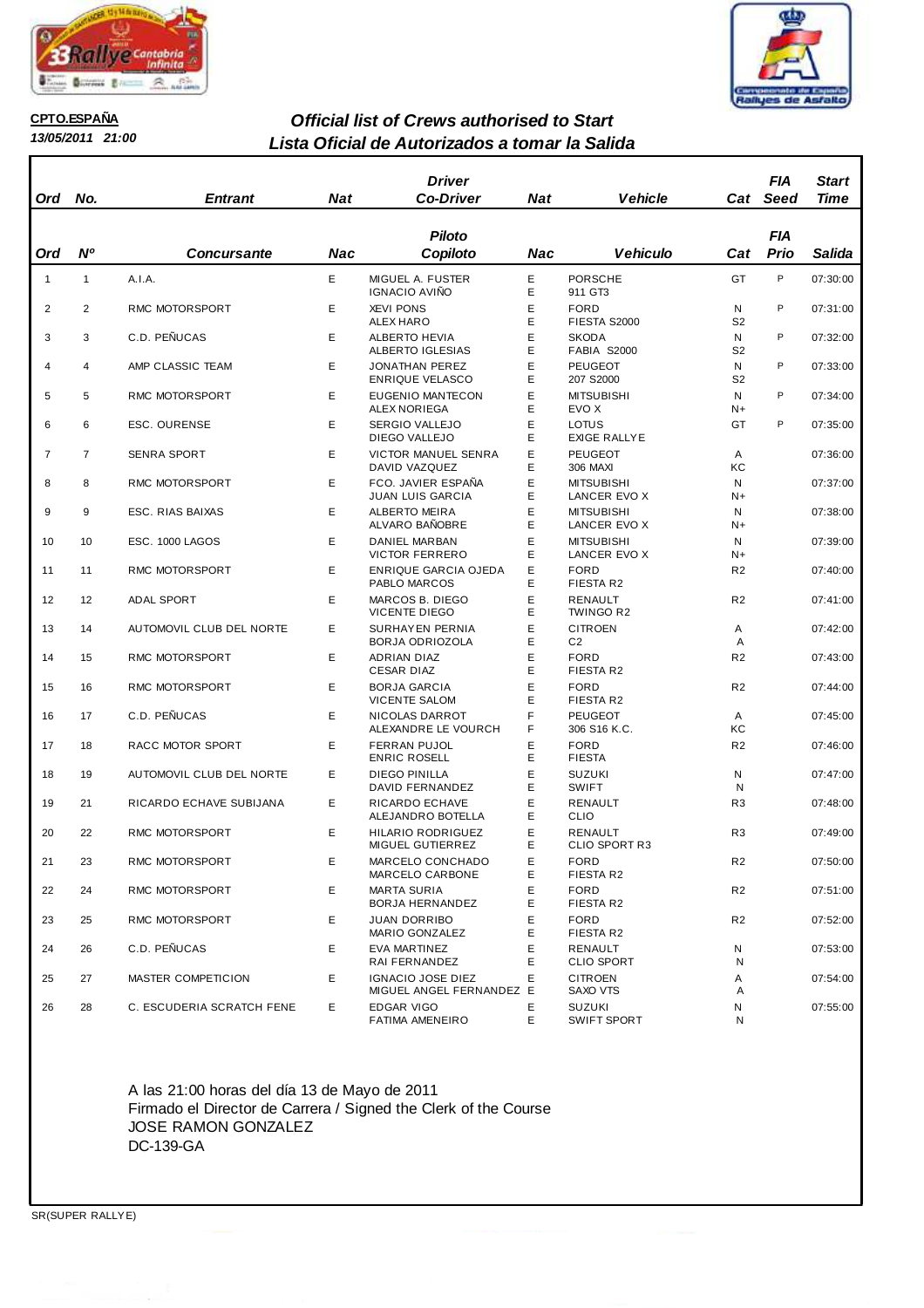

### **TC 1 SAN ROQUE-VILLACARRIEDO**

 **28.05 Km**



# **CPTO.ESPAÑA**

## **14/05/2011 11:19 Special Stage Times / Tiempos del Tramo**

|                |                |                              |            |        |                              |           |       | Diff         | Prev    |
|----------------|----------------|------------------------------|------------|--------|------------------------------|-----------|-------|--------------|---------|
| Pos No.        |                | Driver / Co-Driver           | <b>Nat</b> | Cat    | <b>Vehicle</b>               | SS        | Km/h  | Leader       | Car     |
|                |                |                              |            |        |                              |           |       | <b>Difer</b> | Coche   |
| Ord Nº         |                | Piloto / Copiloto            | Nac        | Cat    | <b>Vehículo</b>              | <b>TC</b> | Km/h  | 10           | Ant     |
| $\mathbf{1}$   | 5              | MANTECON / NORIEGA           | E / E      | $N/N+$ | <b>MITSUBISHI EVO X</b>      | 19:16.1   | 87,35 |              |         |
| $\overline{2}$ | 3              | <b>HEVIA / IGLESIAS</b>      | E/E        | N/S2   | SKODA FABIA S2000            | 19:29.8   | 86,32 | 13.7         | 13.7    |
| 3              | 4              | PEREZ / VELASCO              | E/E        | N/S2   | PEUGEOT 207 S2000            | 19:32.5   | 86,12 | 16.4         | 2.7     |
| $\overline{4}$ | $\overline{7}$ | SENRA / VAZQUEZ              | E/E        | A/KC   | PEUGEOT 306 MAXI             | 19:32.9   | 86,09 | 16.8         | 0.4     |
| 5              | 6              | VALLEJO / VALLEJO            | E/E        | GT/    | LOTUS EXIGE RALLYE           | 19:34.6   | 85,97 | 18.5         | 1.7     |
| 6              | 8              | ESPAÑA / GARCIA              | E/E        | $N/N+$ | MITSUBISHI LANCER EVO X      | 19:35.0   | 85,94 | 18.9         | 0.4     |
| $\overline{7}$ | $\overline{2}$ | PONS / HARO                  | E/E        | N/S2   | FORD FIESTA S2000            | 19:37.7   | 85,74 | 21.6         | 2.7     |
| 8              | 11             | <b>GARCIA OJEDA / MARCOS</b> | E / E      | R2/    | <b>FORD FIESTA R2</b>        | 20:02.3   | 83,99 | 46.2         | 24.6    |
| 9              | 9              | MEIRA / BAÑOBRE              | E/E        | $N/N+$ | MITSUBISHI LANCER EVO X      | 20:22.6   | 82,59 | 1:06.5       | 20.3    |
| 10             | $\mathbf{1}$   | FUSTER / AVIÑO               | E / E      | GT/    | PORSCHE 911 GT3              | 20:41.0   | 81,37 | 1:24.9       | 18.4    |
| 11             | 10             | MARBAN / FERRERO             | E/E        | $N/N+$ | MITSUBISHI LANCER EVO X      | 20:44.4   | 81,15 | 1:28.3       | 3.4     |
| 12             | 12             | DIEGO / DIEGO                | E/E        | R2/    | <b>RENAULT TWINGO R2</b>     | 21:12.6   | 79,35 | 1:56.5       | 28.2    |
| 13             | 14             | PERNIA / ODRIOZOLA           | E/E        | A / A  | <b>CITROEN C2</b>            | 21:34.5   | 78,01 | 2:18.4       | 21.9    |
| 14             | 18             | PUJOL / ROSELL               | E/E        | R2/    | <b>FORD FIESTA</b>           | 21:51.6   | 76,99 | 2:35.5       | 17.1    |
| 15             | 15             | DIAZ / DIAZ                  | E/E        | R2/    | <b>FORD FIESTA R2</b>        | 22:08.7   | 76,00 | 2:52.6       | 17.1    |
| 16             | 16             | GARCIA / SALOM               | E/E        | R2/    | <b>FORD FIESTA R2</b>        | 22:14.5   | 75,67 | 2:58.4       | 5.8     |
| 17             | 21             | ECHAVE / BOTELLA             | E/E        | R3/    | <b>RENAULT CLIO</b>          | 22:15.6   | 75,61 | 2:59.5       | 1.1     |
| 18             | 28             | VIGO / AMENEIRO              | E/E        | N/N    | <b>SUZUKI SWIFT SPORT</b>    | 22:18.4   | 75,45 | 3:02.3       | 2.8     |
| 19             | 23             | CONCHADO / CARBONE           | E/E        | R2/    | FORD FIESTA R2               | 23:06.4   | 72,84 | 3:50.3       | 48.0    |
| 20             | 25             | DORRIBO / GONZALEZ           | E/E        | R2/    | <b>FORD FIESTA R2</b>        | 23:08.8   | 72,71 | 3:52.7       | 2.4     |
| 21             | 22             | RODRIGUEZ / GUTIERREZ        | E/E        | R3/    | <b>RENAULT CLIO SPORT R3</b> | 23:10.0   | 72,65 | 3:53.9       | 1.2     |
| 22             | 27             | DIEZ / FERNANDEZ             | E/E        | A / A  | CITROEN SAXO VTS             | 23:23.2   | 71,96 | 4:07.1       | 13.2    |
| 23             | 19             | PINILLA / FERNANDEZ          | E / E      | N/N    | <b>SUZUKI SWIFT</b>          | 23:30.9   | 71,57 | 4:14.8       | 7.7     |
| 24             | 24             | SURIA / HERNANDEZ            | E/E        | R2/    | <b>FORD FIESTA R2</b>        | 23:39.0   | 71,16 | 4:22.9       | 8.1     |
| 25             | 26             | MARTINEZ / FERNANDEZ         | E/E        | N/N    | RENAULT CLIO SPORT           | 53:54.9   | 31,22 | 34:38.8      | 30:15.9 |
|                |                |                              |            |        |                              |           |       |              |         |

#### **RETIREMENTS - RETIRADOS**

- 17 DARROT / LE VOURCH F / F A/KC PEUGEOT 306 S16 K.C. ABANDONO
-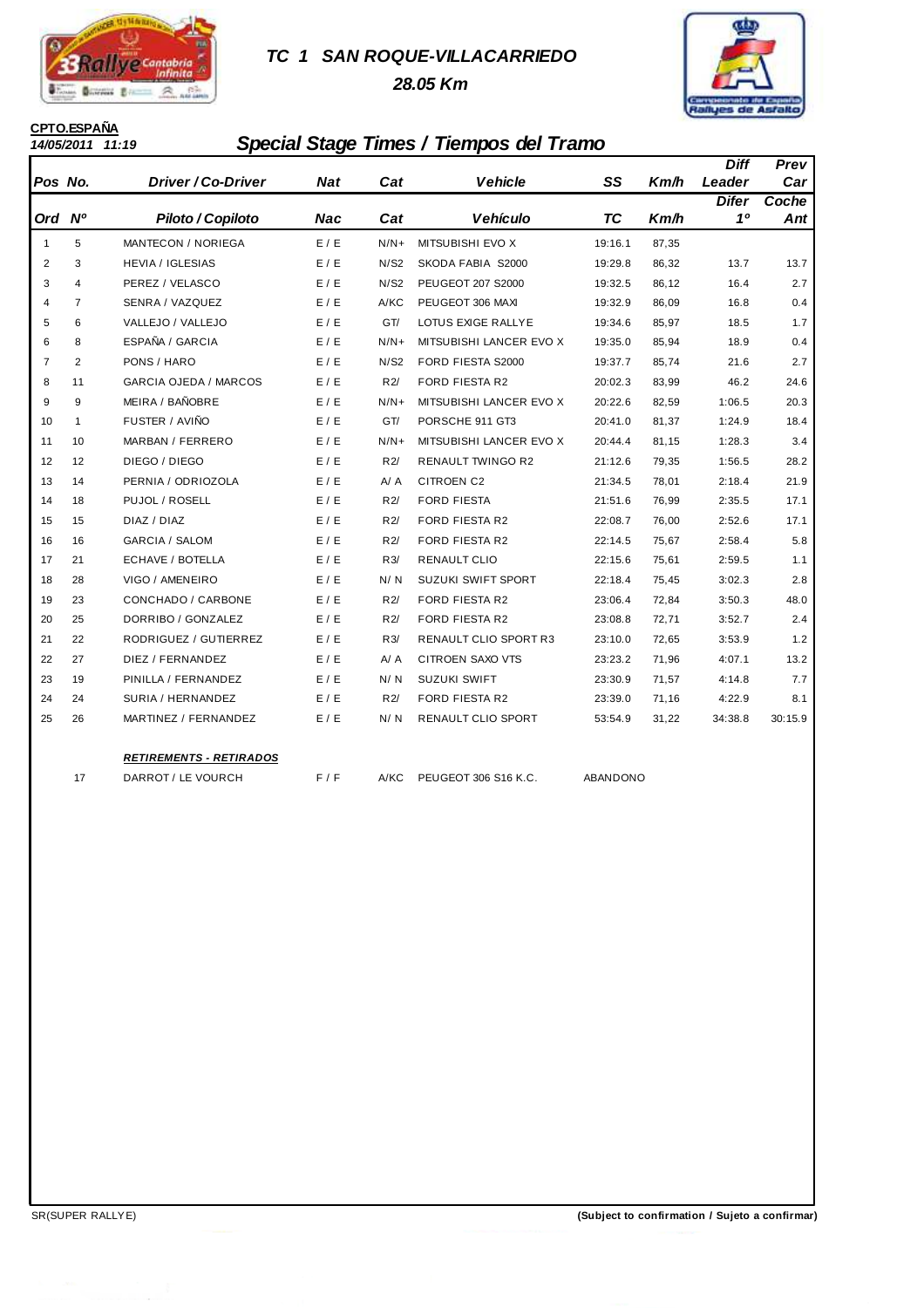

# **TC 2 SANTIBAÑEZ-VEGA 1**

 **11.32 Km**



# **CPTO.ESPAÑA**<br>14/05/2011 11:19

# **14/05/2011 11:19 Special Stage Times / Tiempos del Tramo**

|                |                |                                |            |              |                          |                |       | <b>Diff</b>  | Prev    |
|----------------|----------------|--------------------------------|------------|--------------|--------------------------|----------------|-------|--------------|---------|
| Pos No.        |                | Driver / Co-Driver             | <b>Nat</b> | Cat          | <b>Vehicle</b>           | SS             | Km/h  | Leader       | Car     |
|                |                |                                |            |              |                          |                |       | <b>Difer</b> | Coche   |
| Ord            | <b>N°</b>      | Piloto / Copiloto              | <b>Nac</b> | Cat          | <b>Vehículo</b>          | <b>TC</b>      | Km/h  | 10           | Ant     |
| 1              | 3              | <b>HEVIA / IGLESIAS</b>        | E / E      | N/S2         | SKODA FABIA S2000        | 7:39.3         | 88,73 |              |         |
| 2              | 2              | PONS / HARO                    | E / E      | N/S2         | FORD FIESTA S2000        | 7:39.5         | 88,69 | 0.2          | 0.2     |
| 3              | $\overline{7}$ | SENRA / VAZQUEZ                | E/E        | A/KC         | PEUGEOT 306 MAXI         | 7:49.4         | 86,82 | 10.1         | 9.9     |
| $\overline{4}$ | 8              | ESPAÑA / GARCIA                | E/E        | $N/N+$       | MITSUBISHI LANCER EVO X  | 7:49.8         | 86,74 | 10.5         | 0.4     |
| 5              | 6              | VALLEJO / VALLEJO              | E / E      | GT/          | LOTUS EXIGE RALLYE       | 7:51.0         | 86,52 | 11.7         | 1.2     |
| 6              | $\mathbf{1}$   | FUSTER / AVIÑO                 | E/E        | GT/          | PORSCHE 911 GT3          | 7:57.6         | 85,33 | 18.3         | 6.6     |
| $\overline{7}$ | 10             | MARBAN / FERRERO               | E/E        | $N/N+$       | MITSUBISHI LANCER EVO X  | 7:57.7         | 85,31 | 18.4         | 0.1     |
| 8              | 9              | MEIRA / BAÑOBRE                | E / E      | $N/N+$       | MITSUBISHI LANCER EVO X  | 8:02.1         | 84,53 | 22.8         | 4.4     |
| 9              | 11             | <b>GARCIA OJEDA / MARCOS</b>   | E / E      | R2/          | <b>FORD FIESTA R2</b>    | 8:03.5         | 84,29 | 24.2         | 1.4     |
| 10             | 18             | PUJOL / ROSELL                 | E/E        | R2/          | <b>FORD FIESTA</b>       | 8:22.5         | 81,10 | 43.2         | 19.0    |
| 11             | 12             | DIEGO / DIEGO                  | E/E        | R2/          | <b>RENAULT TWINGO R2</b> | 8:24.8         | 80,73 | 45.5         | 2.3     |
| 12             | 14             | PERNIA / ODRIOZOLA             | E/E        | A / A        | <b>CITROEN C2</b>        | 8:26.0         | 80,54 | 46.7         | 1.2     |
| 13             | 15             | DIAZ / DIAZ                    | E / E      | R2/          | <b>FORD FIESTA R2</b>    | 8:26.3         | 80,49 | 47.0         | 0.3     |
| 14             | 16             | <b>GARCIA / SALOM</b>          | E/E        | R2/          | <b>FORD FIESTA R2</b>    | 8:34.3         | 79,24 | 55.0         | 8.0     |
| 15             | 23             | CONCHADO / CARBONE             | E / E      | R2/          | <b>FORD FIESTA R2</b>    | 8:52.3         | 76,56 | 1:13.0       | 18.0    |
| 16             | 21             | ECHAVE / BOTELLA               | E / E      | R3/          | RENAULT CLIO             | 8:59.6         | 75,52 | 1:20.3       | 7.3     |
| 17             | 24             | SURIA / HERNANDEZ              | E/E        | R2/          | <b>FORD FIESTA R2</b>    | 9:01.5         | 75,26 | 1:22.2       | 1.9     |
| 18             | 22             | RODRIGUEZ / GUTIERREZ          | E/E        | R3/          | RENAULT CLIO SPORT R3    | 9:02.5         | 75,12 | 1:23.2       | 1.0     |
| 19             | 19             | PINILLA / FERNANDEZ            | E/E        | N/N          | <b>SUZUKI SWIFT</b>      | 9:03.9         | 74,93 | 1:24.6       | 1.4     |
| 20             | 25             | DORRIBO / GONZALEZ             | E / E      | R2/          | <b>FORD FIESTA R2</b>    | 9:09.4         | 74,18 | 1:30.1       | 5.5     |
| 21             | 26             | MARTINEZ / FERNANDEZ           | E / E      | N/N          | RENAULT CLIO SPORT       | 9:18.7         | 72,94 | 1:39.4       | 9.3     |
| 22             | 28             | VIGO / AMENEIRO                | E / E      | N/N          | SUZUKI SWIFT SPORT       | 13:54.1        | 48,86 | 6:14.8       | 4:35.4  |
| 23             | 5              | MANTECON / NORIEGA             | E / E      | $N/N+$       | MITSUBISHI EVO X         | 26:45.2        | 25,39 | 19:05.9      | 12:51.1 |
|                |                | <b>RETIREMENTS - RETIRADOS</b> |            |              |                          |                |       |              |         |
|                |                | $DCDZ \cup T1 \cup T1$         | F/I        | $\mathbf{N}$ | DELIGEOT 007 00000       | ADANID FULLARE |       |              |         |

|      | PEREZ / VELASCO  |  | N/S2 PEUGEOT 207 S2000 | ABAND, ENLACE |
|------|------------------|--|------------------------|---------------|
| - 27 | DIEZ / FERNANDEZ |  | A/A CITROEN SAXO VTS   | SALIDA CTRA.  |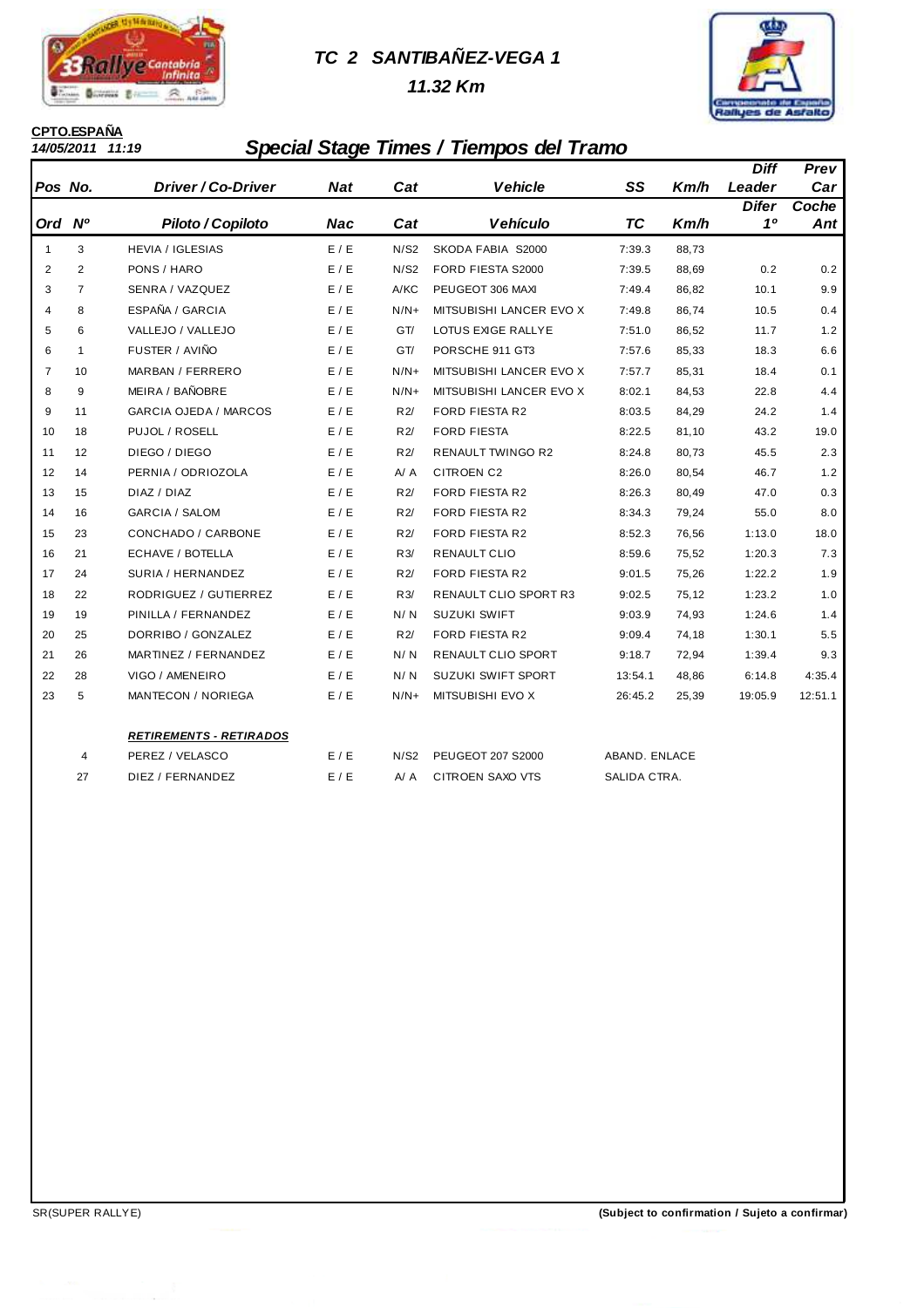

# **Progressive Results Resumen de Clasificaciones**



#### **CPTO.ESPAÑA**

### **After Stage / Después del TC 2 SANTIBAÑEZ-VEGA 1**

| TC 2<br>14/05/2011 11:19 |                |                                                |                     |                                             |                |                | <b>SANTIBANÉZ-VEGA 1</b>                              |                     |                                  |                             |       |                               |                                |
|--------------------------|----------------|------------------------------------------------|---------------------|---------------------------------------------|----------------|----------------|-------------------------------------------------------|---------------------|----------------------------------|-----------------------------|-------|-------------------------------|--------------------------------|
|                          |                | <b>Stage Classification / Clasificación TC</b> |                     |                                             |                |                | <b>Overall Classification / Clasificación General</b> |                     |                                  |                             |       |                               |                                |
| <b>Stg</b><br>Pos No.    |                | <b>Driver</b><br><b>Vehicle</b>                |                     | SS<br><b>Diff</b><br><b>Cat Leader</b>      | Ovr<br>Pos No. |                | <b>Driver</b><br><b>Vehicle</b>                       |                     | Cat Pos                          | <b>Stage</b><br><b>Time</b> | Penal | <b>Total</b><br><b>Time</b>   | <b>Diff</b><br>Leader          |
| <b>TC</b><br>Ord         | N <sup>o</sup> | <b>Piloto</b><br><b>Vehículo</b>               | Cat                 | <b>TC</b><br><b>Difer</b><br>1 <sup>0</sup> | Gen<br>Ord     | N <sup>o</sup> | <b>Piloto</b><br><b>Vehículo</b>                      |                     | Cat Pos                          | <b>Tiempos</b><br>TC        | Penal | <b>Tiempo</b><br><b>Total</b> | <b>Difer</b><br>1 <sup>0</sup> |
| $\mathbf{1}$             | 3              | <b>HEVIA</b><br><b>SKODA</b>                   | N<br>S <sub>2</sub> | 7:39.3                                      | $\mathbf{1}$   |                | 3 HEVIA<br><b>SKODA</b>                               | N<br>S <sub>2</sub> | $\mathbf{1}$<br>$\mathbf{1}$     | 27:09.1                     |       | 27:09.1                       |                                |
| 2                        | $\overline{2}$ | <b>PONS</b><br><b>FORD</b>                     | N<br>S <sub>2</sub> | 7:39.5<br>$+0.2$                            | $\overline{c}$ |                | 2 PONS<br><b>FORD</b>                                 | N<br>S <sub>2</sub> | $\overline{c}$<br>$\overline{c}$ | 27:17.2                     |       | 27:17.2                       | 8.1                            |
| 3                        | $\overline{7}$ | SENRA<br><b>PEUGEOT</b>                        | Α<br>КC             | 7:49.4<br>$+10.1$                           | 3              |                | 7 SENRA<br><b>PEUGEOT</b>                             | Α<br>KC             | 1<br>1                           | 27:22.3                     |       | 27:22.3                       | 13.2                           |
| 4                        | 8              | <b>ESPAÑA</b><br><b>MITSUBISHI</b>             | N<br>N+             | 7:49.8<br>$+10.5$                           | 4              |                | 8 ESPAÑA<br><b>MITSUBISHI</b>                         | N<br>N+             | 3<br>1                           | 27:24.8                     |       | 27:24.8                       | 15.7                           |
| 5                        | 6              | VALLEJO<br>LOTUS                               | GT                  | 7:51.0<br>$+11.7$                           | 5              | 6              | VALLEJO<br>LOTUS                                      | GT                  | 1                                | 27:25.6                     |       | 27:25.6                       | 16.5                           |
| 6                        | $\mathbf{1}$   | <b>FUSTER</b><br><b>PORSCHE</b>                | GT                  | 7:57.6<br>$+18.3$                           | 6              |                | 11 GARCIA OJEDA<br><b>FORD</b>                        | R <sub>2</sub>      | 1                                | 28:05.8                     |       | 28:05.8                       | 56.7                           |
| 7                        |                | 10 MARBAN<br><b>MITSUBISHI</b>                 | N<br>N+             | 7:57.7<br>$+18.4$                           | $\overline{7}$ | 9              | MEIRA<br><b>MITSUBISHI</b>                            | N<br>$N+$           | 4<br>$\overline{c}$              | 28:24.7                     |       | 28:24.7                       | 1:15.6                         |
| 8                        | 9              | <b>MEIRA</b><br><b>MITSUBISHI</b>              | N<br>N+             | 8:02.1<br>$+22.8$                           | 8              |                | 1 FUSTER<br><b>PORSCHE</b>                            | GT                  | 2                                | 28:38.6                     |       | 28:38.6                       | 1:29.5                         |
| 9                        | 11             | <b>GARCIA OJEDA</b><br><b>FORD</b>             | R <sub>2</sub>      | 8:03.5<br>$+24.2$                           | 9              |                | 10 MARBAN<br><b>MITSUBISHI</b>                        | N<br>$N+$           | 5<br>3                           | 28:42.1                     |       | 28:42.1                       | 1:33.0                         |
| 10                       |                | 18 PUJOL<br><b>FORD</b>                        | R <sub>2</sub>      | 8:22.5<br>$+43.2$                           | 10             |                | 12 DIEGO<br>RENAULT                                   | R <sub>2</sub>      | $\overline{c}$                   | 29:37.4                     |       | 29:37.4                       | 2:28.3                         |
| 11                       |                | 12 DIEGO<br>RENAULT                            | R <sub>2</sub>      | 8:24.8<br>$+45.5$                           | 11             |                | 14 PERNIA<br><b>CITROEN</b>                           | Α<br>A              | 2<br>$\mathbf{1}$                | 30:00.5                     |       | 30:00.5                       | 2:51.4                         |
| 12                       |                | 14 PERNIA<br><b>CITROEN</b>                    | Α<br>Α              | 8:26.0<br>$+46.7$                           | 12             |                | 18 PUJOL<br><b>FORD</b>                               | R <sub>2</sub>      | 3                                | 30:14.1                     |       | 30:14.1                       | 3:05.0                         |
| 13                       |                | 15 DIAZ<br><b>FORD</b>                         | R <sub>2</sub>      | 8:26.3<br>$+47.0$                           | 13             |                | 15 DIAZ<br><b>FORD</b>                                | R <sub>2</sub>      | 4                                | 30:35.0                     |       | 30:35.0                       | 3:25.9                         |
| 14                       |                | 16 GARCIA<br><b>FORD</b>                       | R <sub>2</sub>      | 8:34.3<br>$+55.0$                           | 14             |                | 16 GARCIA<br><b>FORD</b>                              | R <sub>2</sub>      | 5                                | 30:48.8                     |       | 30:48.8                       | 3:39.7                         |
| 15                       |                | 23 CONCHADO<br><b>FORD</b>                     | R <sub>2</sub>      | 8:52.3<br>$+1:13.0$                         | 15             |                | 21 ECHAVE<br>RENAULT                                  | R <sub>3</sub>      | $\mathbf{1}$                     | 31:15.2                     |       | 31:15.2                       | 4:06.1                         |
| 16                       | 21             | <b>ECHAVE</b><br>RENAULT                       | R3                  | 8:59.6<br>$+1:20.3$                         | 16             |                | 23 CONCHADO<br><b>FORD</b>                            | R <sub>2</sub>      | 6                                | 31:58.7                     |       | 31:58.7                       | 4:49.6                         |
| 17                       |                | 24 SURIA<br><b>FORD</b>                        | R <sub>2</sub>      | 9:01.5<br>$+1:22.2$                         | 17             |                | 22 RODRIGUEZ<br>RENAULT                               | R <sub>3</sub>      | 2                                | 32:12.5                     |       | 32:12.5                       | 5:03.4                         |
| 18                       |                | 22 RODRIGUEZ<br>RENAULT                        | R3                  | 9:02.5<br>$+1:23.2$                         | 18             |                | 25 DORRIBO<br><b>FORD</b>                             | R <sub>2</sub>      | $\overline{7}$                   | 32:18.2                     |       | 32:18.2                       | 5:09.1                         |
| 19                       |                | 19 PINILLA<br><b>SUZUKI</b>                    | N<br>N              | 9:03.9<br>$+1:24.6$                         | 19             |                | 19 PINILLA<br><b>SUZUKI</b>                           | N<br>N              | 6<br>$\mathbf{1}$                | 32:34.8                     |       | 32:34.8                       | 5:25.7                         |
| 20                       |                | 25 DORRIBO<br><b>FORD</b>                      | R <sub>2</sub>      | 9:09.4<br>$+1:30.1$                         | 20             |                | 24 SURIA<br><b>FORD</b>                               | R <sub>2</sub>      | 8                                | 32:40.5                     |       | 32:40.5                       | 5:31.4                         |
| 21                       |                | 26 MARTINEZ<br><b>RENAULT</b>                  | N<br>N              | 9:18.7<br>$+1:39.4$                         | 21             |                | 28 VIGO<br><b>SUZUKI</b>                              | N<br>N              | $\overline{7}$<br>$\overline{c}$ | 36:12.5                     |       | 36:12.5                       | 9:03.4                         |
| 22                       |                | 28 VIGO<br><b>SUZUKI</b>                       | N<br>N              | 13:54.1<br>$+6:14.8$                        | 22             |                | 5 MANTECON<br><b>MITSUBISHI</b>                       | N<br>N+             | 8<br>4                           | 46:01.3                     |       | 46:01.3                       | 18:52.2                        |
| 23                       | 5              | <b>MANTECON</b><br><b>MITSUBISHI</b>           | N<br>N+             | 26:45.2<br>$+19:05.9$                       | 23             |                | 26 MARTINEZ<br>RENAULT                                | N<br>N              | 9<br>3                           | 1:03:13.6                   |       | 1:03:13.6                     | 36:04.5                        |
|                          |                |                                                |                     |                                             |                |                |                                                       |                     |                                  |                             |       |                               |                                |

SR(SUPER RALLYE) **(Subject to confirmation / Sujeto a confirmar)**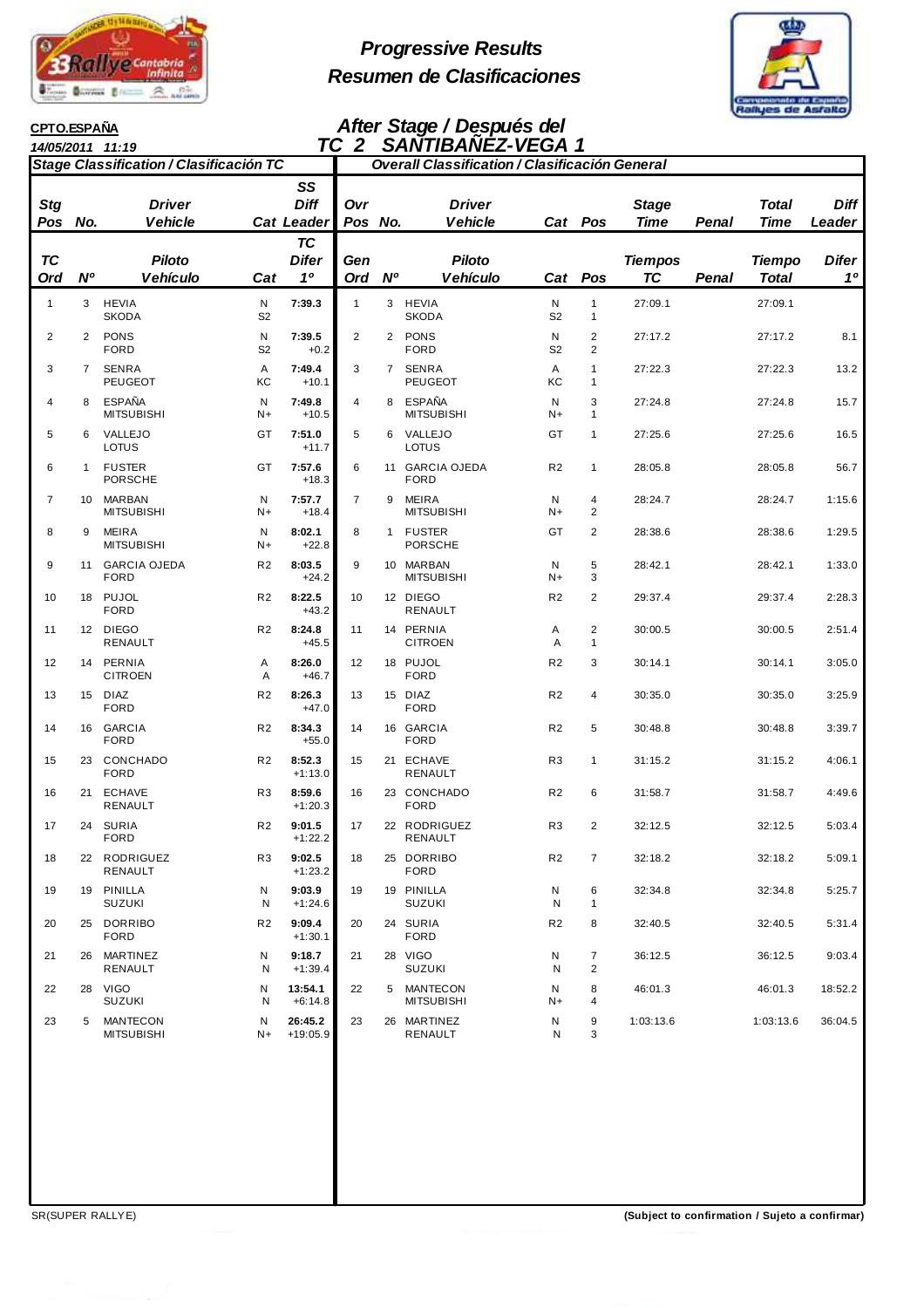

## **TC 3 SAN ROQUE-VILLACARRIEDO**

 **28.05 Km**



# **CPTO.ESPAÑA**<br>14/05/2011 14:35

# **14/05/2011 14:35 Special Stage Times / Tiempos del Tramo**

|                |                |                                |            |        |                           |              |       | <b>Diff</b>  | Prev   |
|----------------|----------------|--------------------------------|------------|--------|---------------------------|--------------|-------|--------------|--------|
| Pos No.        |                | Driver / Co-Driver             | <b>Nat</b> | Cat    | <b>Vehicle</b>            | SS           | Km/h  | Leader       | Car    |
|                |                |                                |            |        |                           |              |       | <b>Difer</b> | Coche  |
| Ord Nº         |                | Piloto / Copiloto              | Nac        | Cat    | <b>Vehículo</b>           | ТC           | Km/h  | 10           | Ant    |
| $\mathbf{1}$   | $\overline{2}$ | PONS / HARO                    | E/E        | N/S2   | FORD FIESTA S2000         | 18:48.1      | 89,51 |              |        |
| 2              | 3              | <b>HEVIA / IGLESIAS</b>        | E/E        | N/S2   | SKODA FABIA S2000         | 18:48.7      | 89,47 | 0.6          | 0.6    |
| 3              | 6              | VALLEJO / VALLEJO              | E / E      | GT/    | LOTUS EXIGE RALLYE        | 19:21.9      | 86,91 | 33.8         | 33.2   |
| $\overline{4}$ | $\overline{7}$ | SENRA / VAZQUEZ                | E/E        | A/KC   | PEUGEOT 306 MAXI          | 19:35.0      | 85,94 | 46.9         | 13.1   |
| 5              | 8              | ESPAÑA / GARCIA                | E/E        | $N/N+$ | MITSUBISHI LANCER EVO X   | 19:42.4      | 85,40 | 54.3         | 7.4    |
| 6              | 11             | <b>GARCIA OJEDA / MARCOS</b>   | E/E        | R2/    | <b>FORD FIESTA R2</b>     | 19:47.2      | 85,06 | 59.1         | 4.8    |
| $\overline{7}$ | $\mathbf{1}$   | FUSTER / AVIÑO                 | E/E        | GT/    | PORSCHE 911 GT3           | 19:55.5      | 84,47 | 1:07.4       | 8.3    |
| 8              | 5              | MANTECON / NORIEGA             | E/E        | $N/N+$ | MITSUBISHI EVO X          | 20:03.4      | 83,91 | 1:15.3       | 7.9    |
| 9              | 12             | DIEGO / DIEGO                  | E / E      | R2/    | <b>RENAULT TWINGO R2</b>  | 20:36.7      | 81,65 | 1:48.6       | 33.3   |
| 10             | 15             | DIAZ / DIAZ                    | E / E      | R2/    | FORD FIESTA R2            | 20:47.1      | 80,97 | 1:59.0       | 10.4   |
| 11             | 10             | MARBAN / FERRERO               | E / E      | $N/N+$ | MITSUBISHI LANCER EVO X   | 20:48.9      | 80,86 | 2:00.8       | 1.8    |
| 12             | 21             | ECHAVE / BOTELLA               | E/E        | R3/    | <b>RENAULT CLIO</b>       | 21:02.2      | 80,00 | 2:14.1       | 13.3   |
| 13             | 14             | PERNIA / ODRIOZOLA             | E/E        | A / A  | <b>CITROEN C2</b>         | 21:18.2      | 79,00 | 2:30.1       | 16.0   |
| 14             | 16             | <b>GARCIA / SALOM</b>          | E/E        | R2/    | <b>FORD FIESTA R2</b>     | 21:28.8      | 78,35 | 2:40.7       | 10.6   |
| 15             | 18             | PUJOL / ROSELL                 | E/E        | R2/    | <b>FORD FIESTA</b>        | 21:48.6      | 77,17 | 3:00.5       | 19.8   |
| 16             | 25             | DORRIBO / GONZALEZ             | E/E        | R2/    | <b>FORD FIESTA R2</b>     | 21:50.6      | 77,05 | 3:02.5       | 2.0    |
| 17             | 24             | SURIA / HERNANDEZ              | E/E        | R2/    | FORD FIESTA R2            | 21:52.7      | 76,93 | 3:04.6       | 2.1    |
| 18             | 28             | VIGO / AMENEIRO                | E / E      | N/N    | <b>SUZUKI SWIFT SPORT</b> | 21:54.1      | 76,84 | 3:06.0       | 1.4    |
| 19             | 19             | PINILLA / FERNANDEZ            | E/E        | N/N    | <b>SUZUKI SWIFT</b>       | 21:59.8      | 76,51 | 3:11.7       | 5.7    |
| 20             | 23             | CONCHADO / CARBONE             | E/E        | R2/    | <b>FORD FIESTA R2</b>     | 22:07.3      | 76,08 | 3:19.2       | 7.5    |
| 21             | 22             | RODRIGUEZ / GUTIERREZ          | E/E        | R3/    | RENAULT CLIO SPORT R3     | 22:54.5      | 73,47 | 4:06.4       | 47.2   |
| 22             | 26             | MARTINEZ / FERNANDEZ           | E / E      | N/N    | RENAULT CLIO SPORT        | 29:47.2      | 56,50 | 10:59.1      | 6:52.7 |
|                |                |                                |            |        |                           |              |       |              |        |
|                |                | <b>RETIREMENTS - RETIRADOS</b> |            |        |                           |              |       |              |        |
|                | 9              | MEIRA / BAÑOBRE                | E / E      | $N/N+$ | MITSUBISHI LANCER EVO X   | SALIDA CTRA. |       |              |        |
|                |                |                                |            |        |                           |              |       |              |        |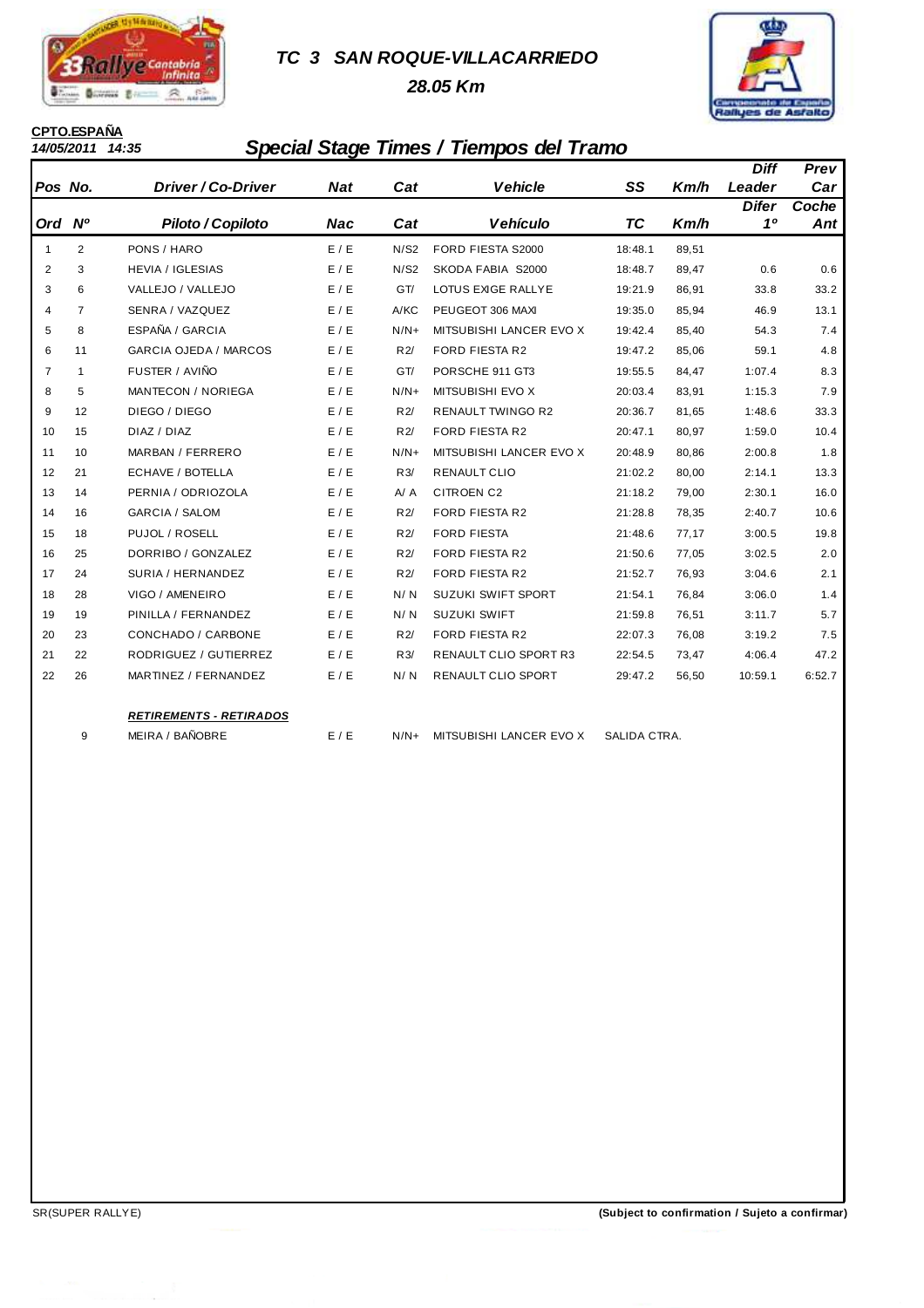

# **TC 4 SANTIBAÑEZ-VEGA 2**

 **11.32 Km**



# **CPTO.ESPAÑA**<br>14/05/2011 14:57

# **14/05/2011 14:57 Special Stage Times / Tiempos del Tramo**

|                |                |                                |            |        |                              |               |       | Diff         | Prev    |
|----------------|----------------|--------------------------------|------------|--------|------------------------------|---------------|-------|--------------|---------|
| Pos No.        |                | <b>Driver/Co-Driver</b>        | <b>Nat</b> | Cat    | <b>Vehicle</b>               | SS            | Km/h  | Leader       | Car     |
|                |                |                                |            |        |                              |               |       | <b>Difer</b> | Coche   |
| Ord            | <b>N°</b>      | Piloto / Copiloto              | <b>Nac</b> | Cat    | <b>Vehículo</b>              | ТC            | Km/h  | 10           | Ant     |
| $\mathbf{1}$   | $\overline{2}$ | PONS / HARO                    | E / E      | N/S2   | FORD FIESTA S2000            | 7:22.5        | 92,09 |              |         |
| 2              | 3              | <b>HEVIA / IGLESIAS</b>        | E/E        | N/S2   | SKODA FABIA S2000            | 7:24.3        | 91,72 | 1.8          | 1.8     |
| 3              | 6              | VALLEJO / VALLEJO              | E/E        | GT/    | LOTUS EXIGE RALLYE           | 7:40.6        | 88,48 | 18.1         | 16.3    |
| $\overline{4}$ | 8              | ESPAÑA / GARCIA                | E/E        | $N/N+$ | MITSUBISHI LANCER EVO X      | 7:44.1        | 87,81 | 21.6         | 3.5     |
| 5              | $\overline{7}$ | SENRA / VAZQUEZ                | E/E        | A/KC   | PEUGEOT 306 MAXI             | 7:45.0        | 87,64 | 22.5         | 0.9     |
| 6              | 5              | <b>MANTECON / NORIEGA</b>      | E/E        | $N/N+$ | MITSUBISHI EVO X             | 7:46.0        | 87,45 | 23.5         | 1.0     |
| $\overline{7}$ | $\mathbf{1}$   | FUSTER / AVIÑO                 | E / E      | GT/    | PORSCHE 911 GT3              | 7:49.1        | 86,87 | 26.6         | 3.1     |
| 8              | 11             | <b>GARCIA OJEDA / MARCOS</b>   | E / E      | R2/    | <b>FORD FIESTA R2</b>        | 7:55.2        | 85,76 | 32.7         | 6.1     |
| 9              | 18             | PUJOL / ROSELL                 | E/E        | R2/    | <b>FORD FIESTA</b>           | 8:09.2        | 83,30 | 46.7         | 14.0    |
| 10             | 15             | DIAZ / DIAZ                    | E/E        | R2/    | <b>FORD FIESTA R2</b>        | 8:15.9        | 82,18 | 53.4         | 6.7     |
| 11             | 12             | DIEGO / DIEGO                  | E/E        | R2/    | <b>RENAULT TWINGO R2</b>     | 8:16.1        | 82,14 | 53.6         | 0.2     |
| 12             | 14             | PERNIA / ODRIOZOLA             | E/E        | A / A  | <b>CITROEN C2</b>            | 8:18.4        | 81,77 | 55.9         | 2.3     |
| 13             | 23             | CONCHADO / CARBONE             | E / E      | R2/    | <b>FORD FIESTA R2</b>        | 8:36.0        | 78,98 | 1:13.5       | 17.6    |
| 14             | 19             | PINILLA / FERNANDEZ            | E/E        | N/N    | <b>SUZUKI SWIFT</b>          | 8:41.4        | 78,16 | 1:18.9       | 5.4     |
| 15             | 28             | VIGO / AMENEIRO                | E/E        | N/N    | <b>SUZUKI SWIFT SPORT</b>    | 8:54.6        | 76,23 | 1:32.1       | 13.2    |
| 16             | 22             | RODRIGUEZ / GUTIERREZ          | E/E        | R3/    | <b>RENAULT CLIO SPORT R3</b> | 9:34.3        | 70,96 | 2:11.8       | 39.7    |
| 17             | 26             | MARTINEZ / FERNANDEZ           | E / E      | N/N    | RENAULT CLIO SPORT           | 11:11.7       | 60,67 | 3:49.2       | 1:37.4  |
| 18             | 10             | MARBAN / FERRERO               | E/E        | $N/N+$ | MITSUBISHI LANCER EVO X      | 12:13.4       | 55,57 | 4:50.9       | 1:01.7  |
| 19             | 21             | ECHAVE / BOTELLA               | E / E      | R3/    | RENAULT CLIO                 | 27:29.9       | 24,70 | 20:07.4      | 15:16.5 |
|                |                |                                |            |        |                              |               |       |              |         |
|                |                | <b>RETIREMENTS - RETIRADOS</b> |            |        |                              |               |       |              |         |
|                | 16             | <b>GARCIA / SALOM</b>          | E/E        | R2/    | <b>FORD FIESTA R2</b>        | ABAND. ENLACE |       |              |         |
|                | 24             | SURIA / HERNANDEZ              | E/E        | R2/    | <b>FORD FIESTA R2</b>        | SALIDA CTRA.  |       |              |         |
|                | 25             | DORRIBO / GONZALEZ             | E/E        | R2/    | <b>FORD FIESTA R2</b>        | SALIDA CTRA.  |       |              |         |
|                |                |                                |            |        |                              |               |       |              |         |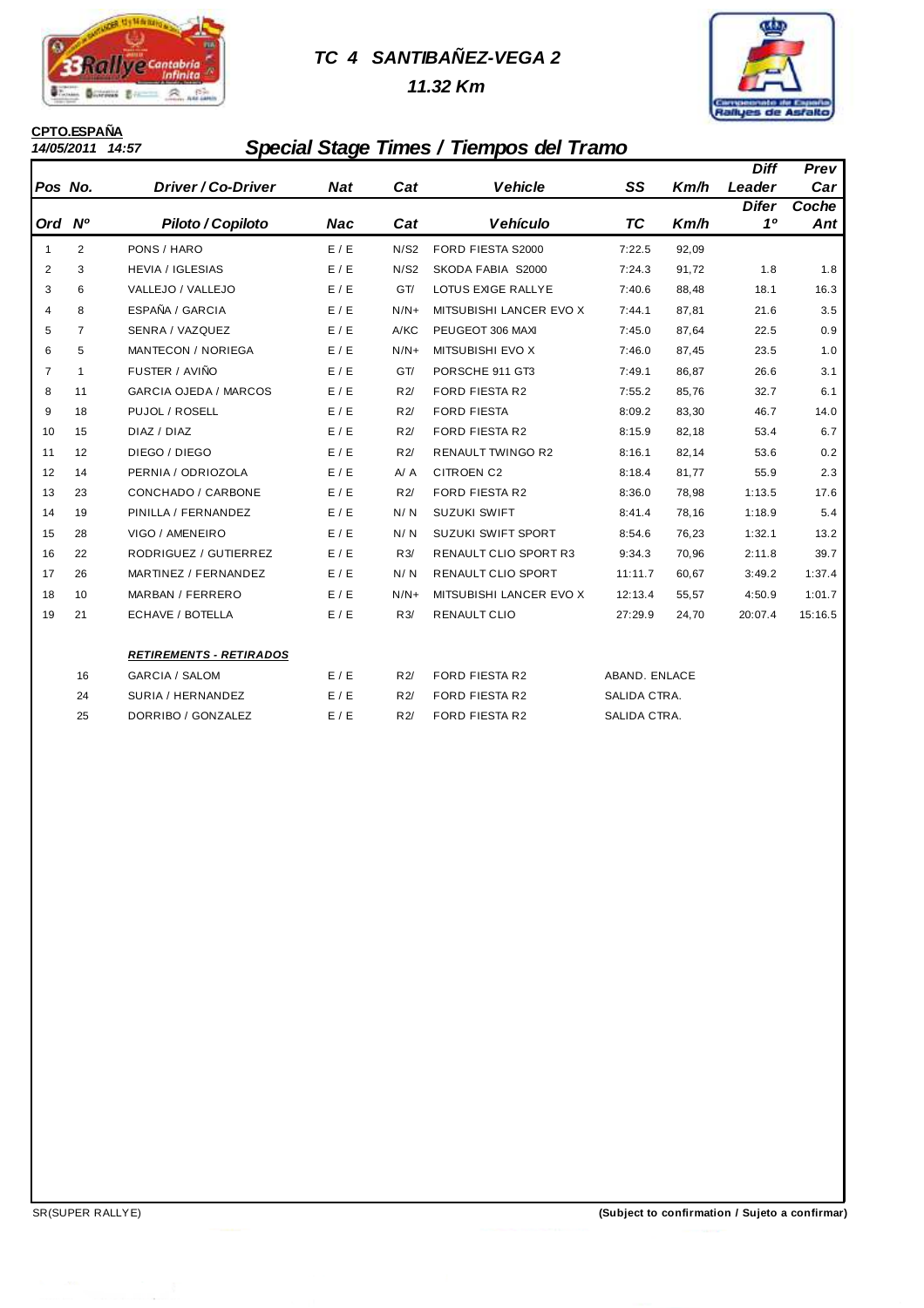

# **Progressive Results Resumen de Clasificaciones**



#### **14/05/2011 14:57 CPTO.ESPAÑA**

### **After Stage / Después del TC 4 SANTIBAÑEZ-VEGA 2**

| Stage Classification / Clasificación TC |                |                                      |                     |                                 | <b>Overall Classification / Clasificación General</b> |                |                                      |                     |                                  |                             |       |                      |                |
|-----------------------------------------|----------------|--------------------------------------|---------------------|---------------------------------|-------------------------------------------------------|----------------|--------------------------------------|---------------------|----------------------------------|-----------------------------|-------|----------------------|----------------|
| Stg<br>Pos                              | No.            | <b>Driver</b><br><b>Vehicle</b>      |                     | SS<br><b>Diff</b><br>Cat Leader | Ovr<br>Pos No.                                        |                | <b>Driver</b><br><b>Vehicle</b>      | Cat                 | Pos                              | <b>Stage</b><br><b>Time</b> | Penal | <b>Total</b><br>Time | Diff<br>Leader |
| ТC<br>Ord                               | N <sup>o</sup> | <b>Piloto</b><br><b>Vehículo</b>     | Cat                 | <b>TC</b><br><b>Difer</b><br>10 | Gen<br>Ord                                            | <b>N°</b>      | <b>Piloto</b><br><b>Vehículo</b>     | Cat                 | Pos                              | <b>Tiempos</b><br><b>TC</b> | Penal | Tiempo<br>Total      | Difer<br>10    |
| $\mathbf{1}$                            | $\overline{2}$ | <b>PONS</b><br><b>FORD</b>           | N<br>S <sub>2</sub> | 7:22.5                          | $\mathbf{1}$                                          |                | 3 HEVIA<br><b>SKODA</b>              | N<br>S <sub>2</sub> | $\mathbf{1}$<br>$\mathbf{1}$     | 53:22.1                     |       | 53:22.1              |                |
| $\overline{2}$                          | 3              | <b>HEVIA</b><br><b>SKODA</b>         | N<br>S <sub>2</sub> | 7:24.3<br>$+1.8$                | $\overline{2}$                                        | $\overline{2}$ | PONS<br><b>FORD</b>                  | N<br>S <sub>2</sub> | $\overline{2}$<br>$\overline{2}$ | 53:27.8                     |       | 53:27.8              | 5.7            |
| 3                                       | 6              | VALLEJO<br>LOTUS                     | GT                  | 7:40.6<br>$+18.1$               | 3                                                     | 6              | VALLEJO<br><b>LOTUS</b>              | GT                  | $\mathbf{1}$                     | 54:28.1                     |       | 54:28.1              | 1:06.0         |
| $\overline{4}$                          | 8              | <b>ESPAÑA</b><br><b>MITSUBISHI</b>   | N<br>$N+$           | 7:44.1<br>$+21.6$               | 4                                                     | $\overline{7}$ | SENRA<br><b>PEUGEOT</b>              | A<br>КC             | $\mathbf{1}$<br>$\mathbf{1}$     | 54:42.3                     |       | 54:42.3              | 1:20.2         |
| 5                                       | $\overline{7}$ | <b>SENRA</b><br><b>PEUGEOT</b>       | A<br>KC             | 7:45.0<br>$+22.5$               | 5                                                     |                | 8 ESPAÑA<br><b>MITSUBISHI</b>        | N<br>$N+$           | 3<br>$\mathbf{1}$                | 54:51.3                     |       | 54:51.3              | 1:29.2         |
| 6                                       | 5              | <b>MANTECON</b><br><b>MITSUBISHI</b> | N<br>$N+$           | 7:46.0<br>$+23.5$               | 6                                                     |                | 11 GARCIA OJEDA<br><b>FORD</b>       | R <sub>2</sub>      | $\mathbf{1}$                     | 55:48.2                     |       | 55:48.2              | 2:26.1         |
| $\overline{7}$                          | $\mathbf{1}$   | <b>FUSTER</b><br><b>PORSCHE</b>      | GT                  | 7:49.1<br>$+26.6$               | $\overline{7}$                                        | $\mathbf{1}$   | <b>FUSTER</b><br><b>PORSCHE</b>      | GT                  | $\overline{2}$                   | 56:23.2                     |       | 56:23.2              | 3:01.1         |
| 8                                       | 11             | <b>GARCIA OJEDA</b><br><b>FORD</b>   | R <sub>2</sub>      | 7:55.2<br>$+32.7$               | 8                                                     |                | 12 DIEGO<br><b>RENAULT</b>           | R <sub>2</sub>      | $\overline{2}$                   | 58:30.2                     |       | 58:30.2              | 5:08.1         |
| 9                                       |                | 18 PUJOL<br><b>FORD</b>              | R <sub>2</sub>      | 8:09.2<br>$+46.7$               | 9                                                     |                | 14 PERNIA<br><b>CITROEN</b>          | Α<br>A              | 2<br>$\mathbf{1}$                | 59:37.1                     |       | 59:37.1              | 6:15.0         |
| 10                                      |                | 15 DIAZ<br><b>FORD</b>               | R <sub>2</sub>      | 8:15.9<br>$+53.4$               | 10                                                    |                | 15 DIAZ<br><b>FORD</b>               | R <sub>2</sub>      | 3                                | 59:38.0                     |       | 59:38.0              | 6:15.9         |
| 11                                      |                | 12 DIEGO<br>RENAULT                  | R <sub>2</sub>      | 8:16.1<br>$+53.6$               | 11                                                    |                | 18 PUJOL<br><b>FORD</b>              | R <sub>2</sub>      | $\overline{4}$                   | 1:00:11.9                   |       | 1:00:11.9            | 6:49.8         |
| 12                                      |                | 14 PERNIA<br><b>CITROEN</b>          | Α<br>Α              | 8:18.4<br>$+55.9$               | 12                                                    |                | 10 MARBAN<br><b>MITSUBISHI</b>       | N<br>$N+$           | $\overline{4}$<br>$\overline{2}$ | 1:01:44.4                   |       | 1:01:44.4            | 8:22.3         |
| 13                                      | 23             | CONCHADO<br><b>FORD</b>              | R <sub>2</sub>      | 8:36.0<br>$+1:13.5$             | 13                                                    |                | 23 CONCHADO<br><b>FORD</b>           | R <sub>2</sub>      | 5                                | 1:02:42.0                   |       | 1:02:42.0            | 9:19.9         |
| 14                                      | 19             | PINILLA<br><b>SUZUKI</b>             | N<br>N              | 8:41.4<br>$+1:18.9$             | 14                                                    |                | 19 PINILLA<br><b>SUZUKI</b>          | N<br>N              | 5<br>$\mathbf{1}$                | 1:03:16.0                   |       | 1:03:16.0            | 9:53.9         |
| 15                                      |                | 28 VIGO<br><b>SUZUKI</b>             | N<br>Ν              | 8:54.6<br>$+1:32.1$             | 15                                                    |                | 22 RODRIGUEZ<br><b>RENAULT</b>       | R <sub>3</sub>      | $\mathbf{1}$                     | 1:04:41.3                   |       | 1:04:41.3            | 11:19.2        |
| 16                                      |                | 22 RODRIGUEZ<br>RENAULT              | R <sub>3</sub>      | 9:34.3<br>$+2:11.8$             | 16                                                    |                | 28 VIGO<br><b>SUZUKI</b>             | N<br>N              | 6<br>$\overline{\mathbf{c}}$     | 1:07:01.2                   |       | 1:07:01.2            | 13:39.1        |
| 17                                      | 26             | MARTINEZ<br><b>RENAULT</b>           | N<br>N              | 11:11.7<br>$+3:49.2$            | 17                                                    | 5              | <b>MANTECON</b><br><b>MITSUBISHI</b> | N<br>$N+$           | $\overline{7}$<br>3              | 1:13:50.7                   |       | 1:13:50.7            | 20:28.6        |
| 18                                      | 10             | <b>MARBAN</b><br><b>MITSUBISHI</b>   | N<br>N+             | 12:13.4<br>$+4:50.9$            | 18                                                    |                | 21 ECHAVE<br><b>RENAULT</b>          | R <sub>3</sub>      | $\overline{2}$                   | 1:19:47.3                   |       | 1:19:47.3            | 26:25.2        |
| 19                                      | 21             | <b>ECHAVE</b><br>RENAULT             | R <sub>3</sub>      | 27:29.9<br>$+20:07.4$           | 19                                                    |                | 26 MARTINEZ<br>RENAULT               | Ν<br>N              | 8<br>3                           | 1:44:12.5                   |       | 1:44:12.5            | 50:50.4        |

SR(SUPER RALLYE) **(Subject to confirmation / Sujeto a confirmar)**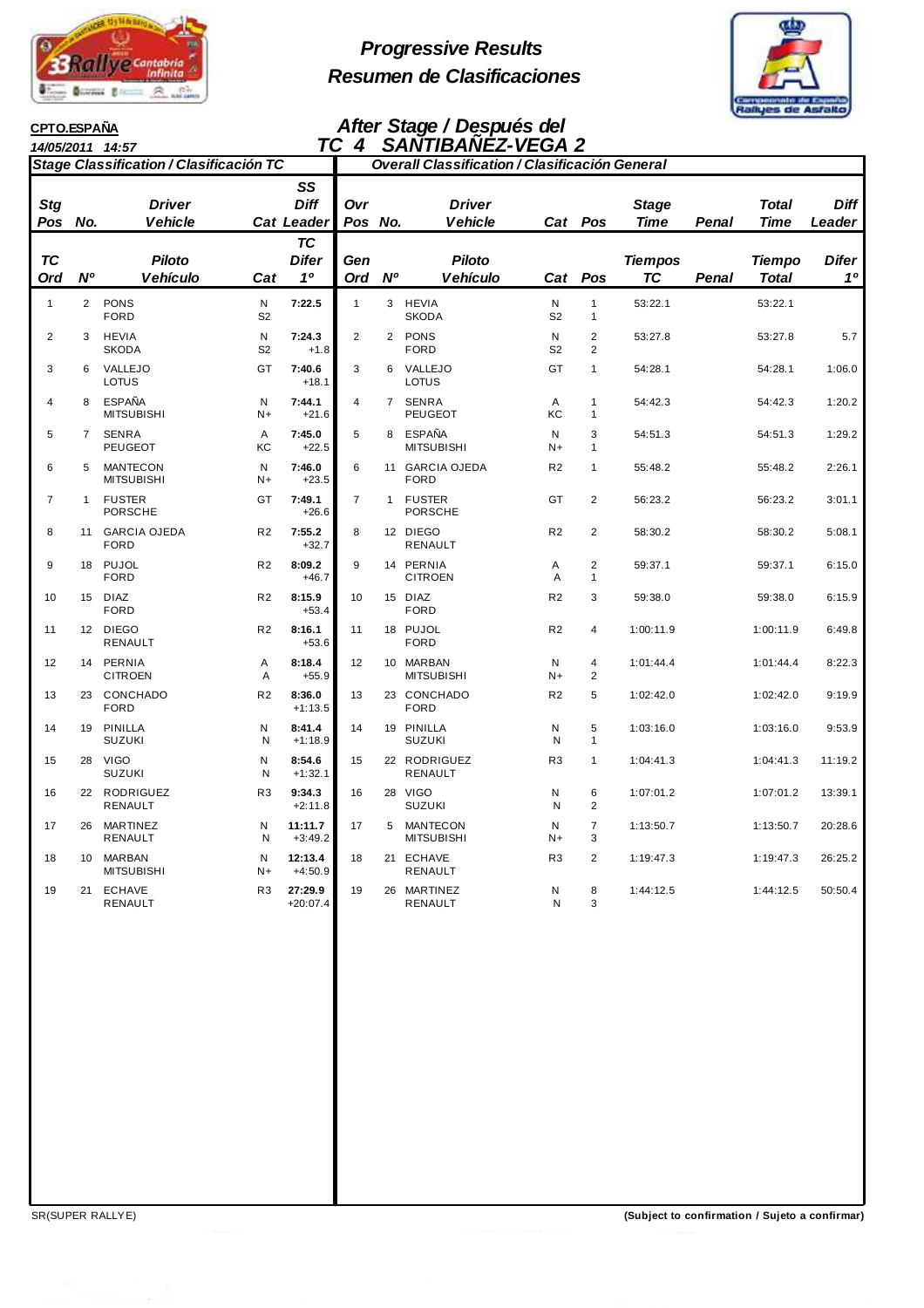

## **TC 5 SAN ANTONIO-SOLORZANO 1**

 **14.88 Km**



# **CPTO.ESPAÑA**

## **14/05/2011 17:44 Special Stage Times / Tiempos del Tramo**

|                |                |                              |            |        |                              |         |       | <b>Diff</b> | Prev         |
|----------------|----------------|------------------------------|------------|--------|------------------------------|---------|-------|-------------|--------------|
| Pos No.        |                | Driver / Co-Driver           | <b>Nat</b> | Cat    | <b>Vehicle</b>               | SS      | Km/h  | Leader      | Car          |
| Ord Nº         |                | Piloto / Copiloto            | Nac        | Cat    | <b>Vehículo</b>              | TC      | Km/h  | Difer<br>10 | Coche<br>Ant |
| 1              | 6              | VALLEJO / VALLEJO            | E / E      | GT/    | LOTUS EXIGE RALLYE           | 10:03.2 | 88,81 |             |              |
| 2              | 2              | PONS / HARO                  | E/E        | N/S2   | FORD FIESTA S2000            | 10:04.2 | 88,66 | 1.0         | 1.0          |
| 3              | 3              | <b>HEVIA / IGLESIAS</b>      | E/E        | N/S2   | SKODA FABIA S2000            | 10:14.4 | 87,19 | 11.2        | 10.2         |
| 4              | $\overline{7}$ | SENRA / VAZQUEZ              | E / E      | A/KC   | PEUGEOT 306 MAXI             | 10:20.1 | 86,39 | 16.9        | 5.7          |
| 5              | 1              | FUSTER / AVIÑO               | E/E        | GT/    | PORSCHE 911 GT3              | 10:22.3 | 86,08 | 19.1        | 2.2          |
| 6              | 11             | <b>GARCIA OJEDA / MARCOS</b> | E / E      | R2/    | <b>FORD FIESTA R2</b>        | 10:27.4 | 85,38 | 24.2        | 5.1          |
| $\overline{7}$ | 5              | <b>MANTECON / NORIEGA</b>    | E/E        | $N/N+$ | MITSUBISHI EVO X             | 10:27.5 | 85,37 | 24.3        | 0.1          |
| 8              | 8              | ESPAÑA / GARCIA              | E/E        | $N/N+$ | MITSUBISHI LANCER EVO X      | 10:40.2 | 83,67 | 37.0        | 12.7         |
| 9              | 10             | MARBAN / FERRERO             | E/E        | $N/N+$ | MITSUBISHI LANCER EVO X      | 10:41.9 | 83,45 | 38.7        | 1.7          |
| 10             | 15             | DIAZ / DIAZ                  | E/E        | R2/    | <b>FORD FIESTA R2</b>        | 10:50.8 | 82,31 | 47.6        | 8.9          |
| 11             | 14             | PERNIA / ODRIOZOLA           | E/E        | A/A    | <b>CITROEN C2</b>            | 10:55.8 | 81,68 | 52.6        | 5.0          |
| 12             | 12             | DIEGO / DIEGO                | E/E        | R2/    | <b>RENAULT TWINGO R2</b>     | 10:56.5 | 81,60 | 53.3        | 0.7          |
| 13             | 28             | VIGO / AMENEIRO              | E / E      | N/N    | <b>SUZUKI SWIFT SPORT</b>    | 11:32.5 | 77,35 | 1:29.3      | 36.0         |
| 14             | 21             | ECHAVE / BOTELLA             | E/E        | R3/    | <b>RENAULT CLIO</b>          | 11:33.1 | 77,29 | 1:29.9      | 0.6          |
| 15             | 23             | CONCHADO / CARBONE           | E/E        | R2/    | <b>FORD FIESTA R2</b>        | 11:34.9 | 77,09 | 1:31.7      | 1.8          |
| 16             | 19             | PINILLA / FERNANDEZ          | E/E        | N/N    | <b>SUZUKI SWIFT</b>          | 11:36.8 | 76,88 | 1:33.6      | 1.9          |
| 17             | 18             | PUJOL / ROSELL               | E/E        | R2/    | <b>FORD FIESTA</b>           | 11:43.4 | 76,16 | 1:40.2      | 6.6          |
| 18             | 22             | RODRIGUEZ / GUTIERREZ        | E/E        | R3/    | <b>RENAULT CLIO SPORT R3</b> | 12:15.6 | 72,82 | 2:12.4      | 32.2         |
| 19             | 26             | MARTINEZ / FERNANDEZ         | E/E        | N/N    | <b>RENAULT CLIO SPORT</b>    | 12:30.6 | 71.37 | 2:27.4      | 15.0         |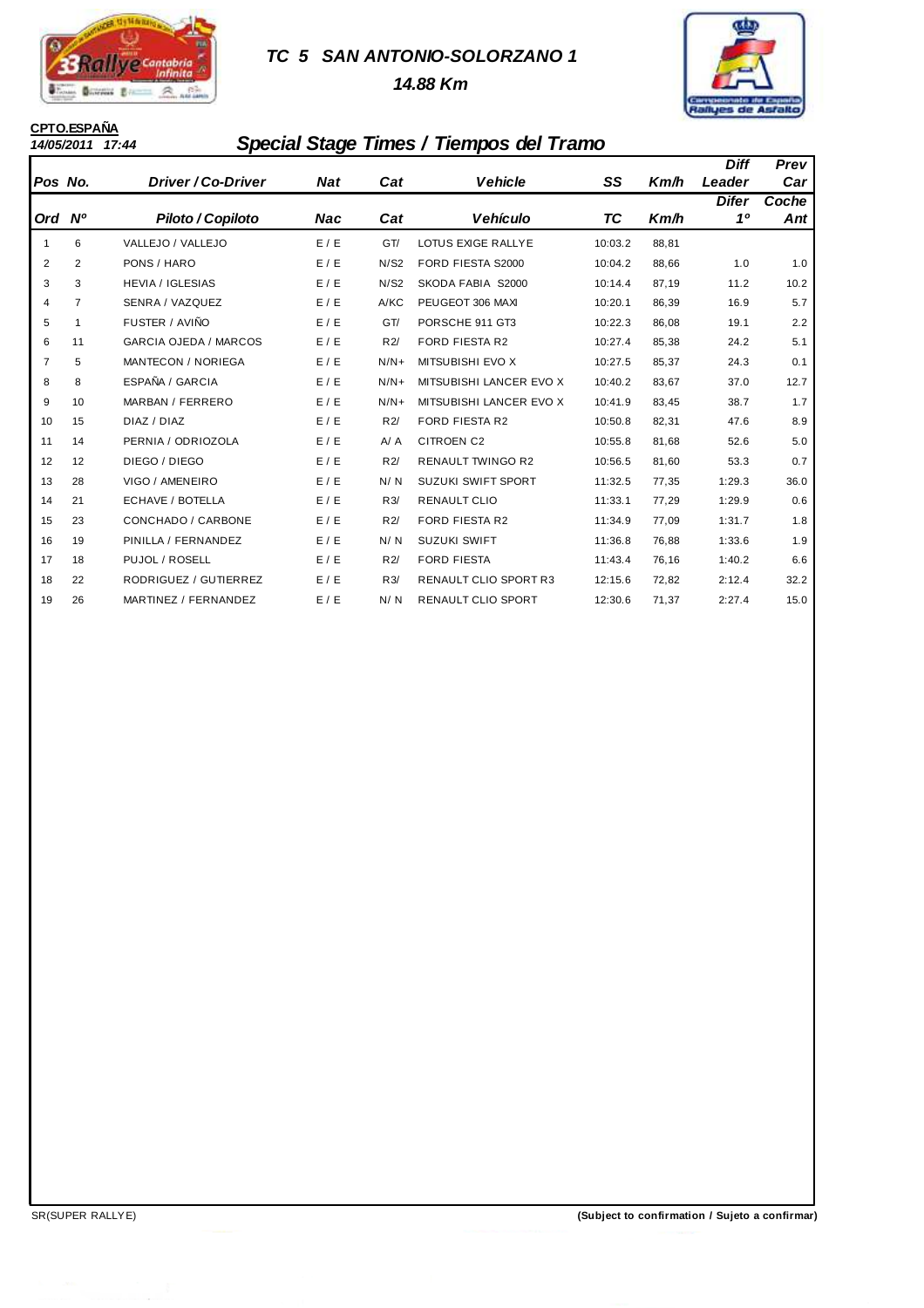

# **TC 6 AJO-LAS PILAS 1**

 **22.19 Km**



# **CPTO.ESPAÑA**

## **14/05/2011 20:32 Special Stage Times / Tiempos del Tramo**

|                |                              |                                                  |        |                              |                    |       | <b>Diff</b>   | Prev  |
|----------------|------------------------------|--------------------------------------------------|--------|------------------------------|--------------------|-------|---------------|-------|
| Pos No.        | Driver / Co-Driver           | <b>Nat</b>                                       | Cat    | <b>Vehicle</b>               | SS                 | Km/h  | Leader        | Car   |
|                |                              |                                                  |        |                              |                    |       | <b>Difer</b>  | Coche |
|                | Piloto / Copiloto            | Nac                                              | Cat    | Vehículo                     |                    | Km/h  |               | Ant   |
| 6              | VALLEJO / VALLEJO            | E / E                                            | GT/    | LOTUS EXIGE RALLYE           | 14:43.4            | 90,43 |               |       |
| $\overline{7}$ | SENRA / VAZQUEZ              | E / E                                            | A/KC   | PEUGEOT 306 MAXI             | 14:53.8            | 89,38 | 10.4          | 10.4  |
| $\overline{2}$ | PONS / HARO                  | E/E                                              | N/S2   | FORD FIESTA S2000            | 14:59.4            | 88,82 | 16.0          | 5.6   |
| 11             | <b>GARCIA OJEDA / MARCOS</b> | E/E                                              | R2/    | <b>FORD FIESTA R2</b>        | 14:59.5            | 88,81 | 16.1          | 0.1   |
| 3              | <b>HEVIA / IGLESIAS</b>      | E/E                                              | N/S2   | SKODA FABIA S2000            | 15:01.6            | 88,60 | 18.2          | 2.1   |
| 5              | <b>MANTECON / NORIEGA</b>    | E/E                                              | $N/N+$ | MITSUBISHI EVO X             | 15:12.3            | 87,56 | 28.9          | 10.7  |
| 1              | FUSTER / AVIÑO               | E/E                                              | GT/    | PORSCHE 911 GT3              | 15:16.9            | 87,12 | 33.5          | 4.6   |
| 15             | DIAZ / DIAZ                  | E/E                                              | R2/    | <b>FORD FIESTA R2</b>        | 15:37.2            | 85,24 | 53.8          | 20.3  |
| 14             | PERNIA / ODRIOZOLA           | E/E                                              | A / A  | <b>CITROEN C2</b>            | 15:42.3            | 84,78 | 58.9          | 5.1   |
| 12             | DIEGO / DIEGO                | E/E                                              | R2/    | <b>RENAULT TWINGO R2</b>     | 15:51.5            | 83,96 | 1:08.1        | 9.2   |
| 8              | ESPAÑA / GARCIA              | E/E                                              | $N/N+$ | MITSUBISHI LANCER EVO X      | 15:55.2            | 83,63 | 1:11.8        | 3.7   |
| 10             | MARBAN / FERRERO             | E/E                                              | $N/N+$ | MITSUBISHI LANCER EVO X      | 16:25.7            | 81,04 | 1:42.3        | 30.5  |
| 23             | CONCHADO / CARBONE           | E/E                                              | R2/    | <b>FORD FIESTA R2</b>        | 16:32.2            | 80,51 | 1:48.8        | 6.5   |
| 19             | PINILLA / FERNANDEZ          | E/E                                              | N/N    | <b>SUZUKI SWIFT</b>          | 16:40.3            | 79,86 | 1:56.9        | 8.1   |
| 28             | VIGO / AMENEIRO              | E/E                                              | N/N    | <b>SUZUKI SWIFT SPORT</b>    | 16:43.3            | 79,62 | 1:59.9        | 3.0   |
| 22             | RODRIGUEZ / GUTIERREZ        | E/E                                              | R3/    | <b>RENAULT CLIO SPORT R3</b> | 17:09.1            | 77,63 | 2:25.7        | 25.8  |
| 26             | MARTINEZ / FERNANDEZ         | E/E                                              | N/N    | <b>RENAULT CLIO SPORT</b>    | 18:02.3            | 73,81 | 3:18.9        | 53.2  |
| 21             | ECHAVE / BOTELLA             | E / E                                            | R3/    | <b>RENAULT CLIO</b>          | 18:45.8            | 70,96 | 4:02.4        | 43.5  |
|                |                              |                                                  |        |                              |                    |       |               |       |
|                |                              |                                                  |        |                              |                    |       |               |       |
|                | Ord Nº<br>18                 | <b>RETIREMENTS - RETIRADOS</b><br>PUJOL / ROSELL | E / E  | R2/                          | <b>FORD FIESTA</b> | TC    | ABAND. ENLACE | 10    |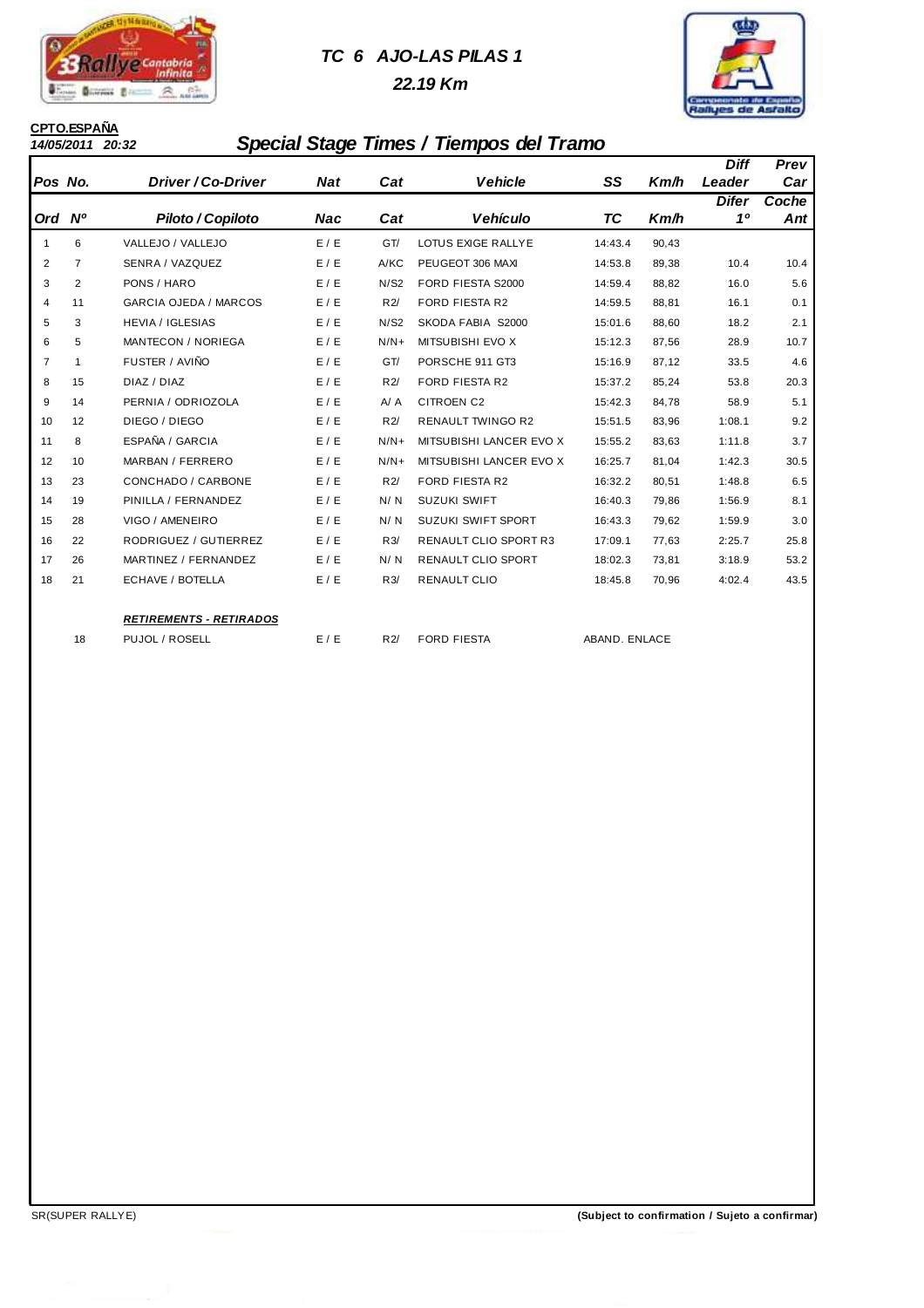

**CPTO.ESPAÑA**

# **Progressive Results Resumen de Clasificaciones**



## **After Stage / Después del TC 6 AJO-LAS PILAS 1**

|                                |                | 14/05/2011 20:32                                 |                     |                                                                     | TC                    | - 6       | <b>AJO-LAS PILAS 1</b>                                |                     |                                           |                                        |       |                                              |                                |
|--------------------------------|----------------|--------------------------------------------------|---------------------|---------------------------------------------------------------------|-----------------------|-----------|-------------------------------------------------------|---------------------|-------------------------------------------|----------------------------------------|-------|----------------------------------------------|--------------------------------|
|                                |                | Stage Classification / Clasificación TC          |                     |                                                                     |                       |           | <b>Overall Classification / Clasificación General</b> |                     |                                           |                                        |       |                                              |                                |
| <b>Stg</b><br>Pos<br><b>TC</b> | No.            | <b>Driver</b><br><b>Vehicle</b><br><b>Piloto</b> |                     | SS<br><b>Diff</b><br><b>Cat Leader</b><br><b>TC</b><br><b>Difer</b> | Ovr<br>Pos No.<br>Gen |           | <b>Driver</b><br><b>Vehicle</b><br><b>Piloto</b>      |                     | Cat Pos                                   | <b>Stage</b><br>Time<br><b>Tiempos</b> | Penal | <b>Total</b><br><b>Time</b><br><b>Tiempo</b> | <b>Diff</b><br>Leader<br>Difer |
| Ord                            | <b>N°</b>      | <b>Vehículo</b>                                  | Cat                 | 10                                                                  | Ord                   | <b>N°</b> | Vehículo                                              | Cat                 | Pos                                       | <b>TC</b>                              | Penal | <b>Total</b>                                 | 10                             |
| $\mathbf{1}$                   | 6              | VALLEJO<br>LOTUS                                 | GT                  | 14:43.4                                                             | $\mathbf{1}$          |           | 2 PONS<br><b>FORD</b>                                 | N<br>S <sub>2</sub> | $\mathbf{1}$<br>$\mathbf{1}$              | 1:18:31.4                              |       | 1:18:31.4                                    |                                |
| $\overline{2}$                 | $\overline{7}$ | <b>SENRA</b><br>PEUGEOT                          | A<br>KC             | 14:53.8<br>$+10.4$                                                  | $\mathbf{2}$          |           | 3 HEVIA<br><b>SKODA</b>                               | N<br>S <sub>2</sub> | $\overline{2}$<br>$\overline{2}$          | 1:18:38.1                              |       | 1:18:38.1                                    | 6.7                            |
| 3                              | $\overline{2}$ | <b>PONS</b><br><b>FORD</b>                       | N<br>S <sub>2</sub> | 14:59.4<br>$+16.0$                                                  | 3                     | 6         | VALLEJO<br>LOTUS                                      | GT                  | $\mathbf{1}$                              | 1:19:14.7                              |       | 1:19:14.7                                    | 43.3                           |
| 4                              | 11             | <b>GARCIA OJEDA</b><br><b>FORD</b>               | R <sub>2</sub>      | 14:59.5<br>$+16.1$                                                  | 4                     |           | 7 SENRA<br><b>PEUGEOT</b>                             | A<br>КC             | $\mathbf{1}$<br>$\mathbf{1}$              | 1:19:56.2                              |       | 1:19:56.2                                    | 1:24.8                         |
| 5                              | 3              | <b>HEVIA</b><br><b>SKODA</b>                     | N<br>S <sub>2</sub> | 15:01.6<br>$+18.2$                                                  | 5                     |           | 11 GARCIA OJEDA<br><b>FORD</b>                        | R <sub>2</sub>      | $\mathbf{1}$                              | 1:21:15.1                              |       | 1:21:15.1                                    | 2:43.7                         |
| 6                              | 5              | <b>MANTECON</b><br><b>MITSUBISHI</b>             | N<br>$N+$           | 15:12.3<br>$+28.9$                                                  | 6                     |           | 8 ESPAÑA<br><b>MITSUBISHI</b>                         | N<br>$N+$           | 3<br>$\mathbf{1}$                         | 1:21:26.7                              |       | 1:21:26.7                                    | 2:55.3                         |
| $\overline{7}$                 | $\mathbf{1}$   | <b>FUSTER</b><br><b>PORSCHE</b>                  | GT                  | 15:16.9<br>$+33.5$                                                  | $\overline{7}$        |           | 1 FUSTER<br><b>PORSCHE</b>                            | GT                  | $\overline{2}$                            | 1:22:02.4                              |       | 1:22:02.4                                    | 3:31.0                         |
| 8                              |                | 15 DIAZ<br><b>FORD</b>                           | R <sub>2</sub>      | 15:37.2<br>$+53.8$                                                  | 8                     |           | 12 DIEGO<br>RENAULT                                   | R <sub>2</sub>      | $\overline{2}$                            | 1:25:18.2                              |       | 1:25:18.2                                    | 6:46.8                         |
| 9                              |                | 14 PERNIA<br><b>CITROEN</b>                      | Α<br>Α              | 15:42.3<br>$+58.9$                                                  | 9                     |           | 15 DIAZ<br><b>FORD</b>                                | R <sub>2</sub>      | 3                                         | 1:26:06.0                              |       | 1:26:06.0                                    | 7:34.6                         |
| 10                             |                | 12 DIEGO<br><b>RENAULT</b>                       | R <sub>2</sub>      | 15:51.5<br>$+1:08.1$                                                | 10                    |           | 14 PERNIA<br><b>CITROEN</b>                           | A<br>A              | $\overline{2}$<br>$\mathbf{1}$            | 1:26:15.2                              |       | 1:26:15.2                                    | 7:43.8                         |
| 11                             | 8              | <b>ESPAÑA</b><br><b>MITSUBISHI</b>               | N<br>$N+$           | 15:55.2<br>$+1:11.8$                                                | 11                    |           | 10 MARBAN<br><b>MITSUBISHI</b>                        | N<br>$N+$           | $\overline{\mathbf{4}}$<br>$\overline{2}$ | 1:28:52.0                              |       | 1:28:52.0                                    | 10:20.6                        |
| 12                             |                | 10 MARBAN<br><b>MITSUBISHI</b>                   | N<br>$N+$           | 16:25.7<br>$+1:42.3$                                                | 12                    |           | 23 CONCHADO<br><b>FORD</b>                            | R <sub>2</sub>      | $\overline{4}$                            | 1:30:49.1                              |       | 1:30:49.1                                    | 12:17.7                        |
| 13                             |                | 23 CONCHADO<br><b>FORD</b>                       | R <sub>2</sub>      | 16:32.2<br>$+1:48.8$                                                | 13                    |           | 19 PINILLA<br><b>SUZUKI</b>                           | N<br>N              | 5<br>$\mathbf{1}$                         | 1:31:33.1                              |       | 1:31:33.1                                    | 13:01.7                        |
| 14                             | 19             | PINILLA<br><b>SUZUKI</b>                         | N<br>Ν              | 16:40.3<br>$+1:56.9$                                                | 14                    |           | 22 RODRIGUEZ<br>RENAULT                               | R <sub>3</sub>      | $\mathbf{1}$                              | 1:34:06.0                              |       | 1:34:06.0                                    | 15:34.6                        |
| 15                             |                | 28 VIGO<br><b>SUZUKI</b>                         | N<br>Ν              | 16:43.3<br>$+1:59.9$                                                | 15                    |           | 28 VIGO<br><b>SUZUKI</b>                              | N<br>N              | 6<br>$\overline{2}$                       | 1:35:17.0                              |       | 1:35:17.0                                    | 16:45.6                        |
| 16                             |                | 22 RODRIGUEZ<br><b>RENAULT</b>                   | R <sub>3</sub>      | 17:09.1<br>$+2:25.7$                                                | 16                    |           | 5 MANTECON<br><b>MITSUBISHI</b>                       | N<br>$N+$           | $\boldsymbol{7}$<br>3                     | 1:39:30.5                              |       | 1:39:30.5                                    | 20:59.1                        |
| 17                             | 26             | MARTINEZ<br><b>RENAULT</b>                       | N<br>N              | 18:02.3<br>$+3:18.9$                                                | 17                    |           | 21 ECHAVE<br><b>RENAULT</b>                           | R <sub>3</sub>      | $\overline{2}$                            | 1:50:06.2                              |       | 1:50:06.2                                    | 31:34.8                        |
| 18                             | 21             | <b>ECHAVE</b><br>RENAULT                         | R <sub>3</sub>      | 18:45.8<br>$+4:02.4$                                                | 18                    |           | 26 MARTINEZ<br>RENAULT                                | Ν<br>N              | 8<br>3                                    | 2:14:45.4                              |       | 2:14:45.4                                    | 56:14.0                        |

SR(SUPER RALLYE) **(Subject to confirmation / Sujeto a confirmar)**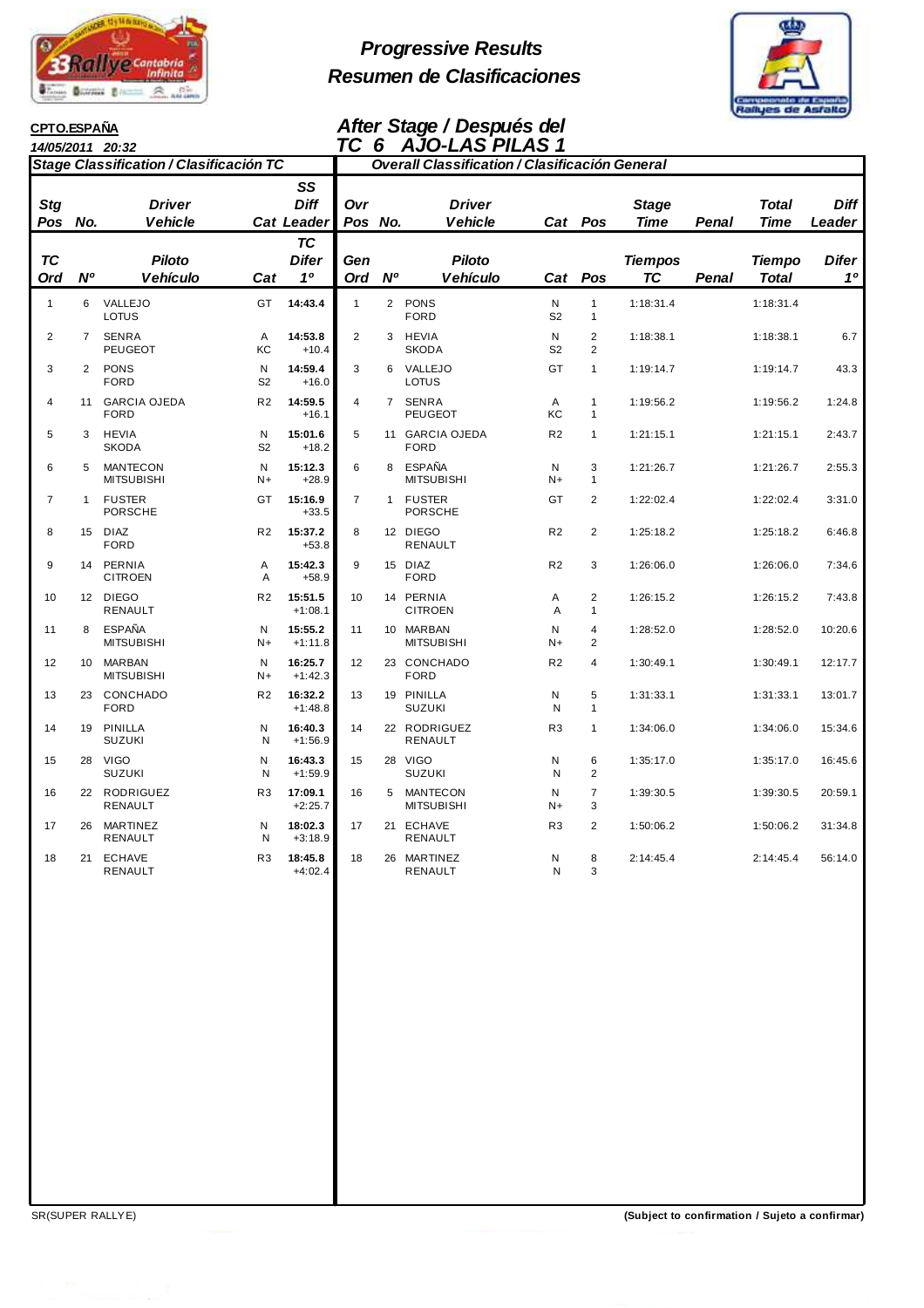

## **TC 7 SAN ANTONIO-SOLORZANO 2**

 **14.88 Km**



# **CPTO.ESPAÑA**

## **14/05/2020 23:30 Special Stage Times / Tiempos del Tramo**

|                |                |                                |            |        |                              |               |       | <b>Diff</b>    | Prev  |
|----------------|----------------|--------------------------------|------------|--------|------------------------------|---------------|-------|----------------|-------|
| Pos No.        |                | Driver / Co-Driver             | <b>Nat</b> | Cat    | <b>Vehicle</b>               | SS            | Km/h  | Leader         | Car   |
|                |                |                                |            |        |                              |               |       | <b>Difer</b>   | Coche |
| Ord Nº         |                | Piloto / Copiloto              | Nac        | Cat    | Vehículo                     | ТC            | Km/h  | 1 <sup>0</sup> | Ant   |
| -1             | $\overline{2}$ | PONS / HARO                    | E / E      | N/S2   | FORD FIESTA S2000            | 9:30.9        | 93,83 |                |       |
| $\overline{2}$ | 6              | VALLEJO / VALLEJO              | E/E        | GT/    | LOTUS EXIGE RALLYE           | 9:43.3        | 91,84 | 12.4           | 12.4  |
| 3              | 3              | <b>HEVIA / IGLESIAS</b>        | E/E        | N/S2   | SKODA FABIA S2000            | 9:48.0        | 91,10 | 17.1           | 4.7   |
| $\overline{4}$ | 11             | <b>GARCIA OJEDA / MARCOS</b>   | E / E      | R2/    | <b>FORD FIESTA R2</b>        | 9:59.6        | 89,34 | 28.7           | 11.6  |
| 5              | 7              | SENRA / VAZQUEZ                | E/E        | A/KC   | PEUGEOT 306 MAXI             | 10:01.1       | 89,12 | 30.2           | 1.5   |
| 6              | 1              | FUSTER / AVIÑO                 | E/E        | GT/    | PORSCHE 911 GT3              | 10:03.9       | 88,70 | 33.0           | 2.8   |
| $\overline{7}$ | 5              | <b>MANTECON / NORIEGA</b>      | E/E        | $N/N+$ | MITSUBISHI EVO X             | 10:11.6       | 87,59 | 40.7           | 7.7   |
| 8              | 8              | ESPAÑA / GARCIA                | E/E        | $N/N+$ | MITSUBISHI LANCER EVO X      | 10:19.8       | 86,43 | 48.9           | 8.2   |
| 9              | 14             | PERNIA / ODRIOZOLA             | E/E        | A / A  | <b>CITROEN C2</b>            | 10:20.9       | 86,27 | 50.0           | 1.1   |
| 10             | 15             | DIAZ / DIAZ                    | E/E        | R2/    | <b>FORD FIESTA R2</b>        | 10:22.5       | 86,05 | 51.6           | 1.6   |
| 11             | 12             | DIEGO / DIEGO                  | E/E        | R2/    | <b>RENAULT TWINGO R2</b>     | 10:31.8       | 84,79 | 1:00.9         | 9.3   |
| 12             | 10             | MARBAN / FERRERO               | E/E        | $N/N+$ | MITSUBISHI LANCER EVO X      | 10:50.3       | 82,37 | 1:19.4         | 18.5  |
| 13             | 23             | CONCHADO / CARBONE             | E/E        | R2/    | <b>FORD FIESTA R2</b>        | 11:00.3       | 81,13 | 1:29.4         | 10.0  |
| 14             | 19             | PINILLA / FERNANDEZ            | E/E        | N/N    | <b>SUZUKI SWIFT</b>          | 11:18.0       | 79,01 | 1:47.1         | 17.7  |
| 15             | 22             | RODRIGUEZ / GUTIERREZ          | E/E        | R3/    | <b>RENAULT CLIO SPORT R3</b> | 11:39.7       | 76,56 | 2:08.8         | 21.7  |
| 16             | 28             | VIGO / AMENEIRO                | E / E      | N/N    | <b>SUZUKI SWIFT SPORT</b>    | 11:48.1       | 75,65 | 2:17.2         | 8.4   |
|                |                | <b>RETIREMENTS - RETIRADOS</b> |            |        |                              |               |       |                |       |
|                | 21             | ECHAVE / BOTELLA               | E/E        | R3/    | <b>RENAULT CLIO</b>          | ABAND. ENLACE |       |                |       |
|                | 26             | MARTINEZ / FERNANDEZ           | E / E      | N/N    | RENAULT CLIO SPORT           | ABAND, ENLACE |       |                |       |